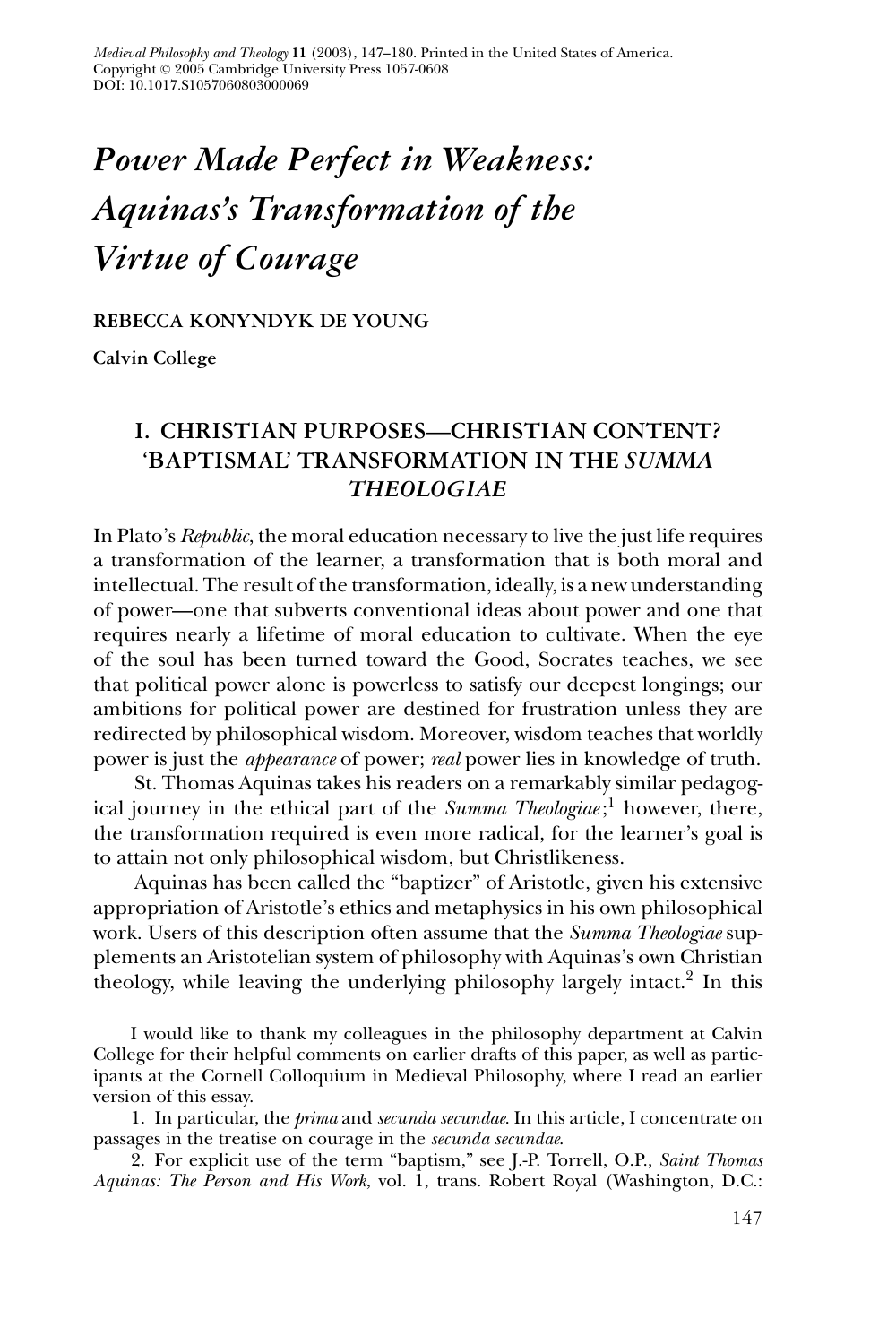article, I intend to challenge that view—particularly with respect to the ethical part of the *S.T.*—by taking a renewed look at the difference it makes for his ethics that Aquinas is a Christian theologian. His purpose in writing what he did in this work was to fulfill a specific Christian vocation to preach and teach the truths of the faith. $3$  My contention is that this affects the ethical content in a deeper and more transformative way than the usual baptism view might lead us to expect.

In the end, however, this emphasis on Aquinas's moral teaching as intentionally and thoroughly Christian does not demand a rejection of the 'baptism' metaphor so much as a better understanding of it. Baptism, correctly understood, is the beginning of a process of regeneration—the old self dying with Christ and rising to a new life in him—a radical personal transformation through the inner working of the Holy Spirit. For Aquinas, I will argue, the moral life is essentially about sanctification: our cooperation with the inner transformation of the person accomplished through grace.<sup>4</sup>

Because the doctor of the catholic truth ought not only to teach the proficient, but also to instruct beginners (according to the Apostle: "As unto little ones in Christ, I gave you milk to drink, not meat" (I Cor. 3:1–2)), we purpose in this book to treat of whatever belongs to the Christian religion, in such a way as may tend to the instruction of beginners. . . .

(All translations of the *S.T.* are from the Benziger Brothers, Inc. [N.Y., 1948] edition, as reprinted by Christian Classics, 1981. I have only altered the translation slightly, to update archaic phrases and to reflect the inclusive sense of *homo*.)

4. For a more general and theological consideration of these themes, see Romanus Cessario, O.P., *Moral Virtues and Theological Ethics* (Notre Dame, Ind.: University of Notre Dame Press, 1991), esp. pp. 16, 107, 112–13 *inter alia*.

Catholic University of America Press, 1996), p. 238, including the reference in fn. 45. F. C. Copleston also uses the term in *Aquinas: An Introduction to the Life and Work of the Great Medieval Thinker* (London and New York: Penguin, 1955), p. 67. E. Gilson, in his *History of Christian Philosophy in the Middle Ages* (New York: Random House, 1955), mentions this type of view in his discussion of Aquinas (p. 366). Sullivan and Pannier also give one recent articulation of the view in "Getting a Grip on the Philosophies of Thomas Aquinas: A Defense of Systematic Reconstruction" in *Faith and Philosophy* 18 (2001): 50–60. For my purposes here, I will not take into account how my arguments would have to be nuanced to address all the variations of the general position I want to challenge.

<sup>3.</sup> For a fuller defense of this claim, see Leonard Boyle, "The Setting of the *Summa theologiae* of Saint Thomas," in *Facing History: A Different Thomas Aquinas* (Louvain-La-Neuve: Federation Internationale des Insituts d'Etudes Medievales, 2002); also Josef Pieper, *The Silence of St. Thomas*, trans. Murray and O'Connor (South Bend, Ind.: St. Augustine's Press, 1999), pp. 22–25. My purpose here is to show that Aquinas's sense of vocation (expressed in both *summae*: see the Prologue to the *Summa theologiae* and *SCG* I.2.2), was more than a mere prefatory comment in the *Summa theologiae*, but also shapes its order, structure, and specific content. Aquinas's own reasons for writing are found in the Prologue to the *Summa theologiae* (hereafter *S.T.*):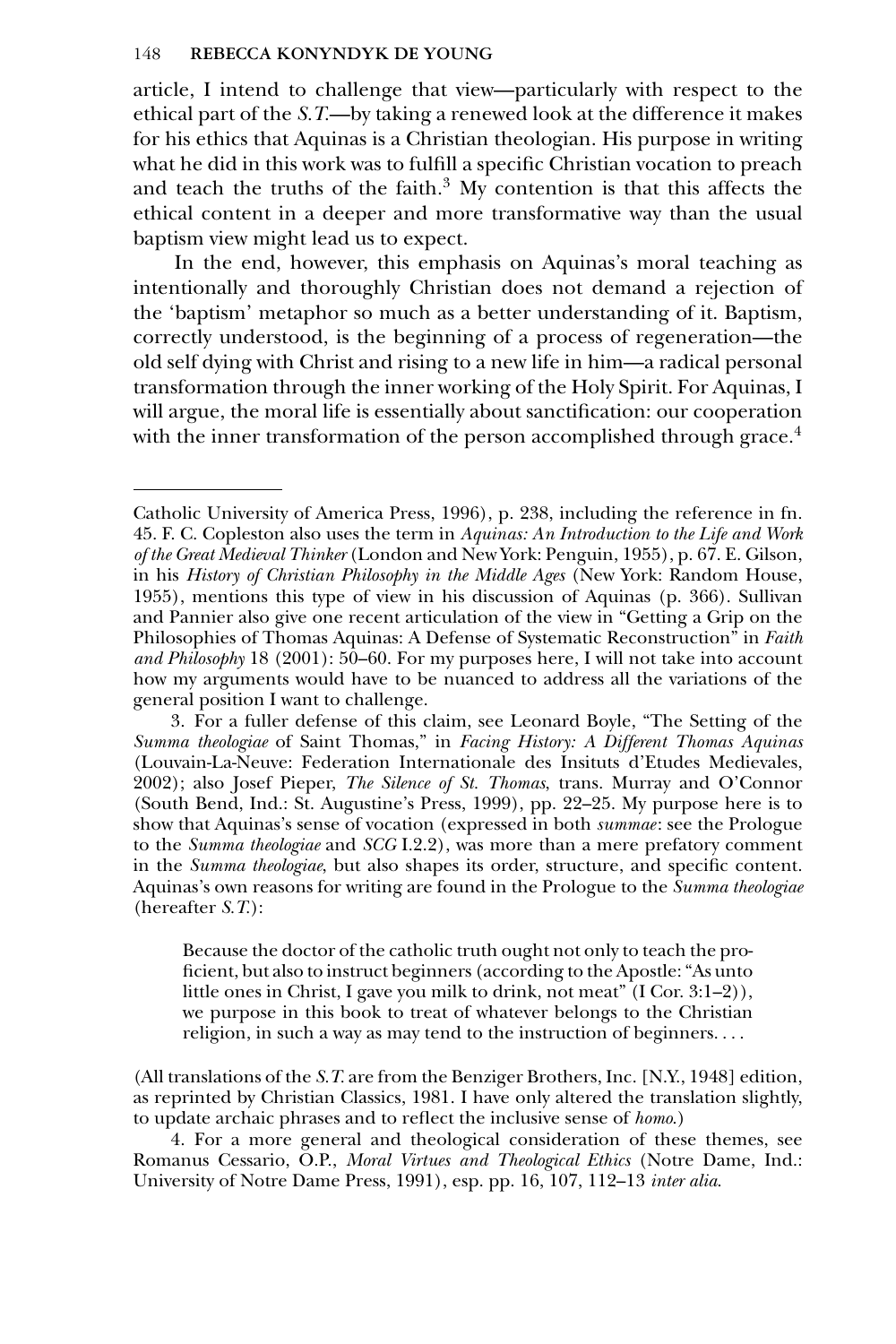This places the infused moral virtues (those given by grace, not acquired by practice) and especially the theological virtue of charity, at the heart of his ethics—which is, not coincidentally, exactly where he placed it.<sup>5</sup> The treatise on charity (*caritas*) is the conceptual and structural centerpiece of the entire extensive treatment of the virtues in particular (the first 170 questions of *S.T.* II-II). It is placed after the other two theological virtues that direct us toward it, but before practical wisdom (*prudentia*), as the source from which the rest of the moral life and its virtues spring. Aquinas states repeatedly that charity is the "root and mother," that is, form and principle, of all the other virtues $6$  and that virtue in its true and perfect form is not possible without charity.<sup>7</sup>

Getting the baptism metaphor right—that is, understanding the moral life as involving a transformation of the self, or in the apostle Paul's words "putting on Christ" (Gal. 3:27)—also makes room specifically for the work of Christ and the Holy Spirit in effecting the reformation of the soul.<sup>8</sup> Christ's role includes not only the Eucharistic sacrifice but also his function as a role model and perfect example of the virtues in the Gospel accounts. In the prologue to the *tertia pars*, Aquinas says of Christ, "our Savior the Lord Jesus Christ . . . showed unto us *in His own Person* the way of truth. . . ".<sup>9</sup> The Holy Spirit's role includes bestowing various "gifts" (Is. 11: 2–3) and "fruits" (Gal. 6:22–23), which are additional graces further disposing us to the work of God in us.<sup>10</sup> The goal of the ethical life, on this reading of *S.T.*, is nothing short of being transformed by grace to become more and more like God himself, especially as he is made known in Christ (see I-II 62, 1; Gal. 2:20, 2 Pet. 1:4). The question we will be concerned with here is how much of the larger purpose and structure of the *Summa Theologiae* informs the more detailed discussions of particular virtues throughout the *secunda pars*.

5. The virtues infused by grace are not acquired by habituation, in contrast to Aristotle's account of virtue and moral education in the *Nichomachean Ethics*. The infused virtues are habits that are initially caused by grace ("infused" by divine initiative), rather than habits acquired by repeated actions of a certain sort. All of the cardinal virtues have an infused and an acquired form (*S.T.* I-II 65, 2 and 3), although some parts of virtues, like patience and perseverance, have only an infused form. Infused virtues dispose to certain acts; these acts in turn strengthen the virtue in the agent. So the maintenance of the virtue, but not its initial acquisition, is in the agent's power (see *S.T.* I-II 51, 4 and *S.T.* I-II 63; *Q. Disp. de Virtutibus in Communi.* 10, ad 19; hereafter *QDVC*). Thus infused virtues can be had in degrees of perfection and are not to be confused with the perfected form of the virtues had only by the blessed (*S.T.* I-II 61, 5). We will discuss the effects of infused virtues on the passions later in this article.

- 6. *S.T.* I-II 62, 4; *S.T.* II-II 23, 8; *inter alia.*
- 7. *S.T.* II-II 23, 7.
- 8. All Scripture quotations are from the NIV, unless otherwise noted.
- 9. My emphasis.
- 10. *S.T.* I-II 68, 70.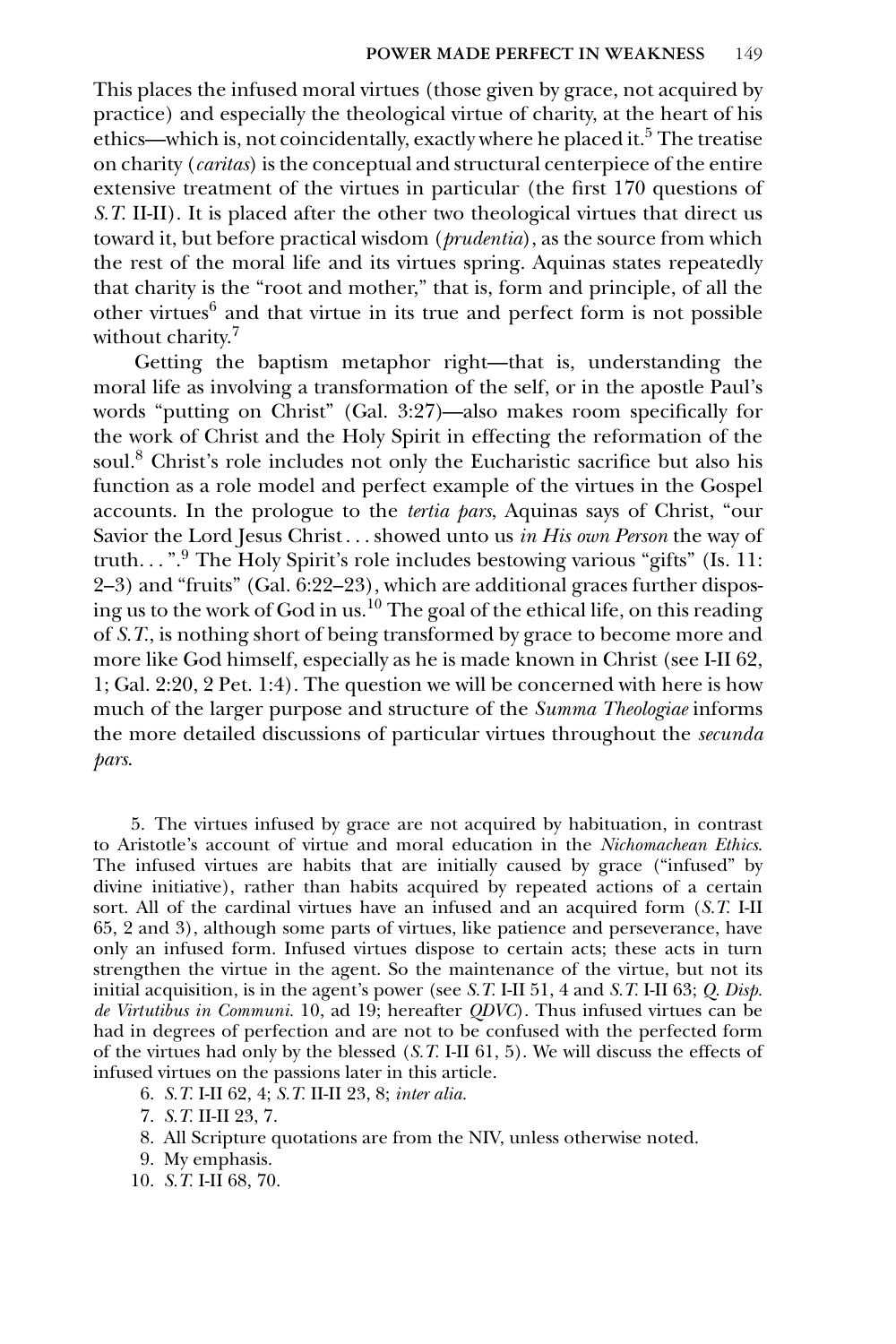In the rest of this article, therefore, I offer a case study: Aquinas's treatise on courage,<sup>11</sup> one of the four cardinal virtues.12 Courage, or *fortitudo*—so named from the Latin *fortis* (strong)—is the virtue most directly concerned with power and vulnerability, strength, and weakness. What is the view of strength that the example of Christ teaches? Further, how does Aquinas's instruction on the virtue of courage draw on Christ's example to transform our conception of what a courageous person will be like?

The answers to these questions will show that, as much as Aquinas relies on Aristotle's work, his Christian commitments do not merely add theological frosting to an Aristotelian philosophical cake. As illustrated by this case (among others), it is more helpful to think of them as yeast worked through dough, or, as Aquinas himself did, in terms of Christ's first miracle: changing water into wine.<sup>13</sup> I will argue that the type and striking degree of transformation that this virtue undergoes is best understood in light of Aquinas's Christian understanding of the moral life. Specifically, his choice to give the act of martyrdom precedence over the paradigm of military heroism as the exemplar act of courage reflects his commitment to taking Christ—especially in his act of sacrificial love on the cross—as the model of virtue, thereby departing radically from alternative ideals of courage found in both ancient Greek and contemporary culture.

I will first consider the relationship of charity to courage, as well as Aquinas's choice of endurance, and particularly the endurance of the martyr, as the chief act of courage. I will then consider two objections to making martyrdom the paradigmatic act of the virtue of courage: one that challenges its precedence over the paradigm of military heroism, and a second that challenges its status as an act of virtue altogether on account of its difficulty.

# **II.** *CARITAS***, COURAGE, AND ENDURANCE: THE END, THE VIRTUE, AND THE ACT**

## **Charity**

Aquinas's treatment of courage occurs in the *secunda secundae* of the *Summa Theologiae*, where he discusses the three theological virtues of faith, hope,

11. *S.T.* II-II 123–40.

12. *S.T.* I-II 61, *S.T.* II-II 123, 11, *D. Q. de Virtutibus Cardinalibus*, art. 1.

13. *In Boethium de Trinitate*, II.3 ad 5: "So those who use the works of the philosophers in sacred doctrine, by bringing them into the service of faith, do not mix water with wine, but rather change water into wine." I owe the reference to Joseph Owens, C. Ss. R., "Aristotle and Aquinas" in *The Cambridge Companion to Aquinas*, ed. Kretzmann and Stump (Cambridge: Cambridge University Press, 1993), p. 44, n. 9; and E. Gilson's *History of Christian Philosophy in the Middle Ages*, p. 366, n. 90.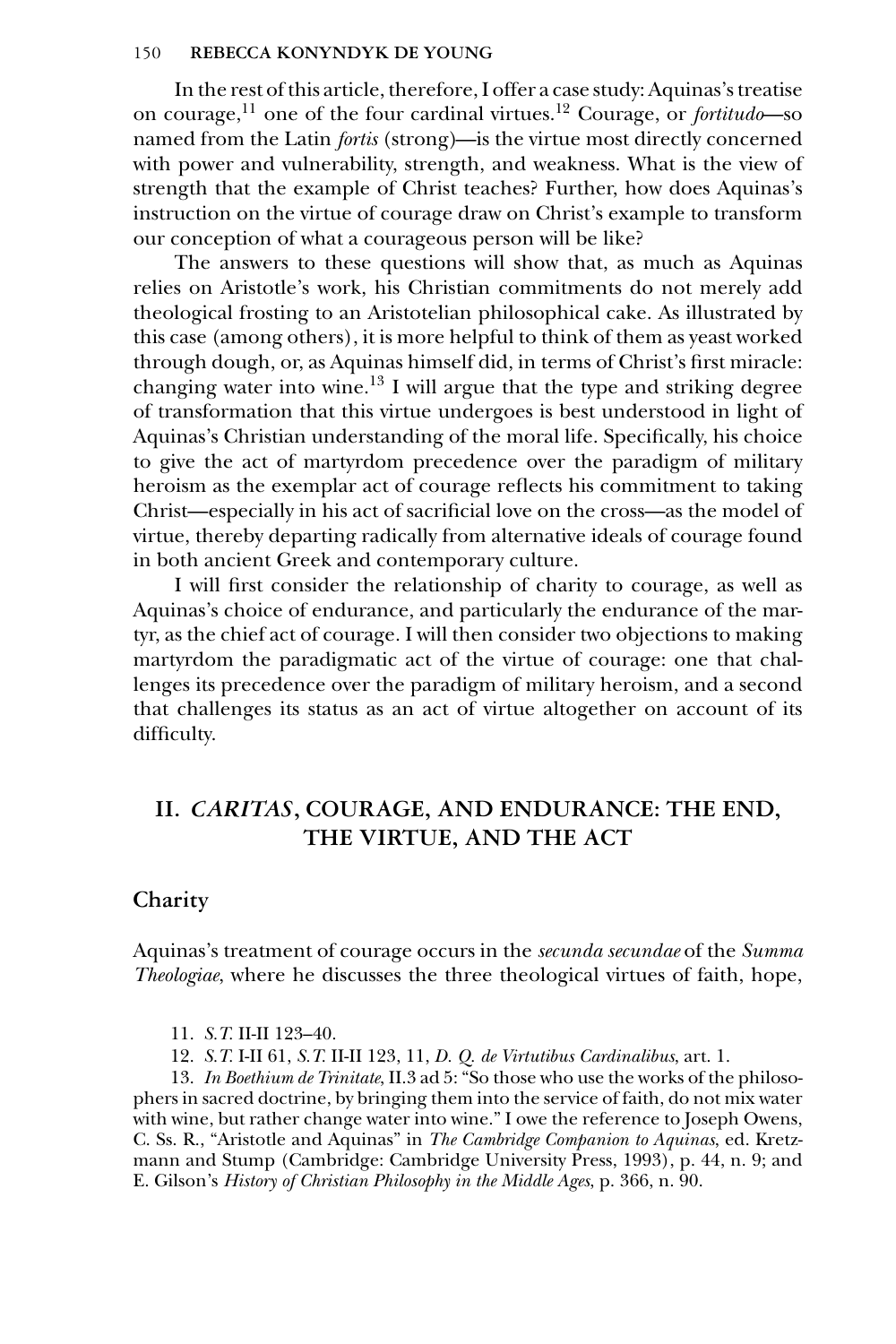and charity, and then the four cardinal virtues of prudence, justice, courage (or fortitude), and temperance. As background for our examination of courage, we should note one main point about charity (the love the Apostle Paul sings of in 1 Cor. 13) from the previous treatises. As a virtue, charity's basic act is to unite human beings in friendship with  $God.^{14}$  As the principal and most excellent<sup>15</sup> theological virtue, charity is the grounding motive and *sine qua non* for all the cardinal virtues in their most perfect expression.<sup>16</sup> Charity's only source, and therefore the infused cardinal virtue's ultimate source, is the direct work of the Holy Spirit:

Now since charity surpasses the proportion of human nature, as stated above (art. 2) it depends, not on any natural virtue, but on the sole grace of the Holy Ghost who infuses charity. Wherefore the quantity of charity depends neither on the condition of nature nor on the capacity of natural virtue, but only on the will of the Holy Ghost Who "divides" his gifts "according as He will." Hence the Apostle says, "To everyone of us is given grace according to the measure of the giving of Christ"  $(Eph. 4:7).<sup>17</sup>$ 

Charity's role as source, end, and commanding virtue is essential for understanding the nature of courage. In a given action, the two work together this way: the cardinal virtue functions as the "eliciting" virtue, and, as such, is responsible for the proximate motive and end of the act. Charity, however, functions as the "commanding" virtue, setting the ultimate motive and end of the action.<sup>18</sup> Hence, courage might elicit an act of enduring death when

14. *S.T.*II-II 23, 1 and 2. Aquinas consistently uses the language of "participation in the divine" to describe the friendship of charity.

15. *S.T.* II-II 23, 6: "Now that which is of itself always ranks before that which is by another. But faith and hope attain God indeed insofar as we derive from Him the knowledge of truth or the acquisition of good, whereas charity attains God Himself that it may rest in Him, but not that something may accrue to us from Him. Hence charity is more excellent than faith or hope, and consequently, than all the other virtues, just as prudence, which by itself attains reason, is more excellent than the other moral virtues, which attain reason insofar as it appoints the mean in human operations or passions."

16. *S.T.* II-II 23, 7: "It is evident that true virtue *simpliciter* is that which is directed to a human being's principal good . . . and in this way no true virtue is possible without charity"; however, "If we take virtue as being ordered to some particular end, then we may speak of virtue being where there is no charity. . . . If ... [a] particular good be a true good, for instance the welfare of the state, or the like, it will indeed be a true virtue, imperfect however, unless it be referred to the final and perfect good. Accordingly no strictly true virtue is possible without charity."

17. *S.T.* II-II 24, 3.

18. *S.T.* II-II 124, 2 ad 2: "Charity inclines one to the act of martyrdom, as its first and chief motive cause, being the virtue commanding it, whereas fortitude inclines thereto as being its proper motive cause, being the virtue that elicits it." For the more general claim, see also *S.T.* II-II 23, 8, where charity is described as the efficient cause, foundation and root, end and commander of all the other virtues.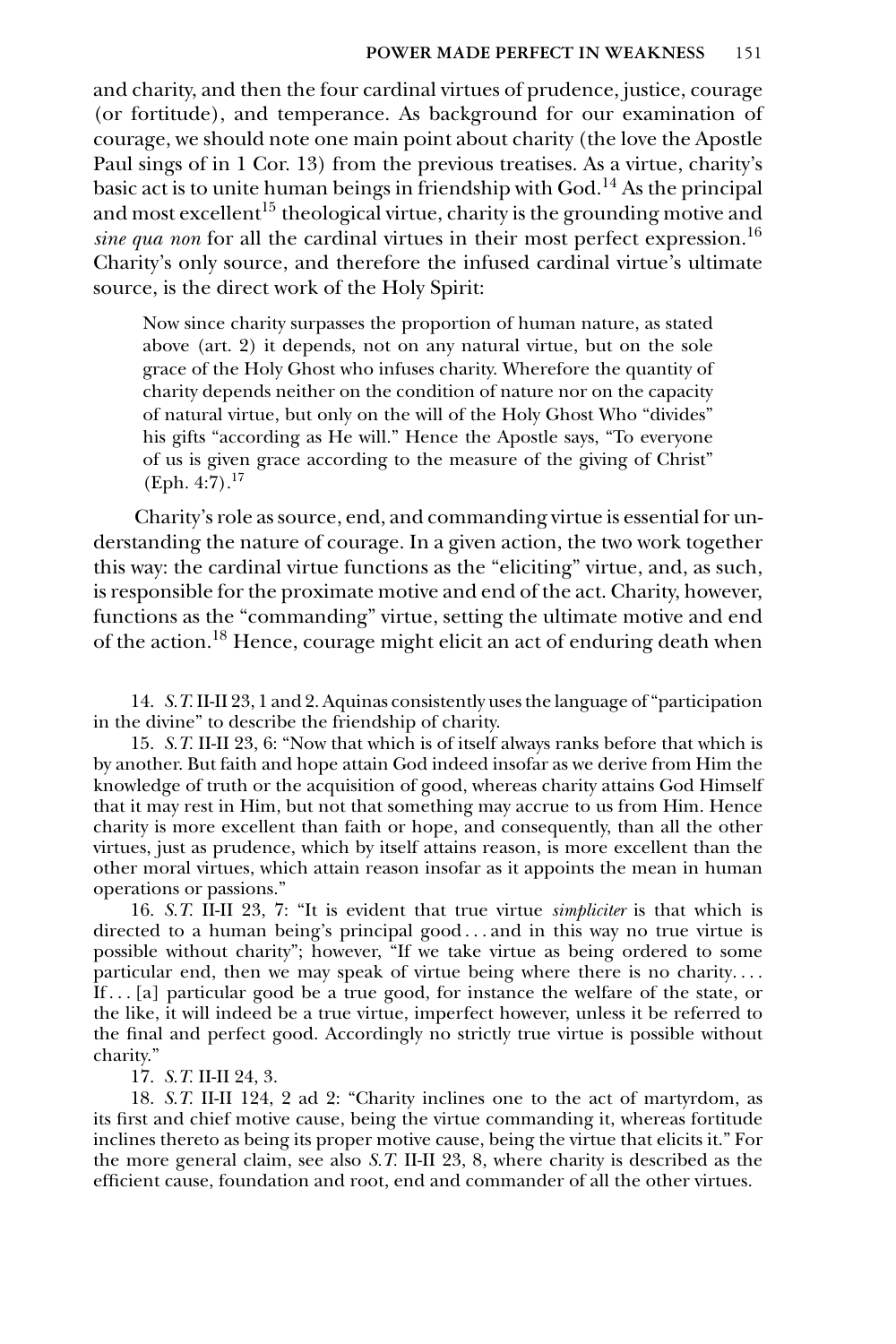reason requires this, but the action should be characterized primarily as aiming at some good that one's death safeguards, not as aiming at death, as if this were in itself a good end. To see courage as merely requiring facing death stalwartly would be to miss its main point. Aquinas writes, "endurance of death is not praiseworthy in itself, but only insofar as it is directed to some good consisting in an act of virtue, such as faith or the love of God, so that this act of virtue, being the end, is better."19 (His mention of faith and charity as virtues to which courage is directed here is, as we will see later, not accidental.) The goodness of courage consists in the "firmness itself, whereby we do not yield to the contraries that hinder us *from achieving [a given] good.*"<sup>20</sup> Thus, in its most perfect form, courage points beyond itself both to charity as its source and to charity's end as its goal.

## **Courage**

On Aquinas's account, courage belongs to the category of virtues that "remov[e] obstacles to the establishment of [the] rectitude [of reason] in human affairs."21 Its function is to safeguard and protect the good, not directly to realize it. Specifically, its job is to remove obstacles in our passions (or emotions) that withdraw us from what reason commands "on account of some difficulty that presents itself."22 Hence Aquinas locates it in the irascible part of the sensitive appetite. $23$ 

As a virtue,  $^{24}$  courage is strength of the soul, not some kind of special bodily strength.25 While not privileging bodily strength over strength of soul, Aristotle's notion of bravery seems to include the former, since he rules out death at sea as an occasion of courage on the grounds that "we act like brave people on occasions *when we can use our strength*, or when it is fine to be killed; and neither of these is true when we perish on the sea."<sup>26</sup> For Aquinas, on the other hand, even in cases where the source of the difficulty might be a bodily weakness, it is the strength of the soul in enduring or resisting evil that is essential to the virtue of courage.<sup>27</sup>

19. *S.T.* II-II 124, 3.

- 20. *S.T.* II-II 124, 2 ad 1; my emphasis.
- 21. *S.T.* II-II 123, 1.
- 22. *S.T.* II-II 123, 1.
- 23. *S.T.* I-II 56, 4 sc and 61, 2.
- 24. That is, a *habitus* of the soul (see *S.T.* I-II 55, 4).

25. *S.T.* II-II 123, 1. Similarities between them likely account for the shared name of these two traits (*S.T.* II-II 123, 1 and ad 2).

26. *N.E.* iii.6, 1115b5 (trans. T. Irwin); my emphasis.

27. Given that there are many cases where bravery can be mimicked in action (see *S.T.* II-II 123, 1, ad 2), Aquinas also therefore insists that courage, as a virtue of the soul, must consist in more than the external act. The internal condition of the agent, both cognitive and motivational, must be included as an essential aspect of this human act. For example, through ignorance, one can misjudge a situation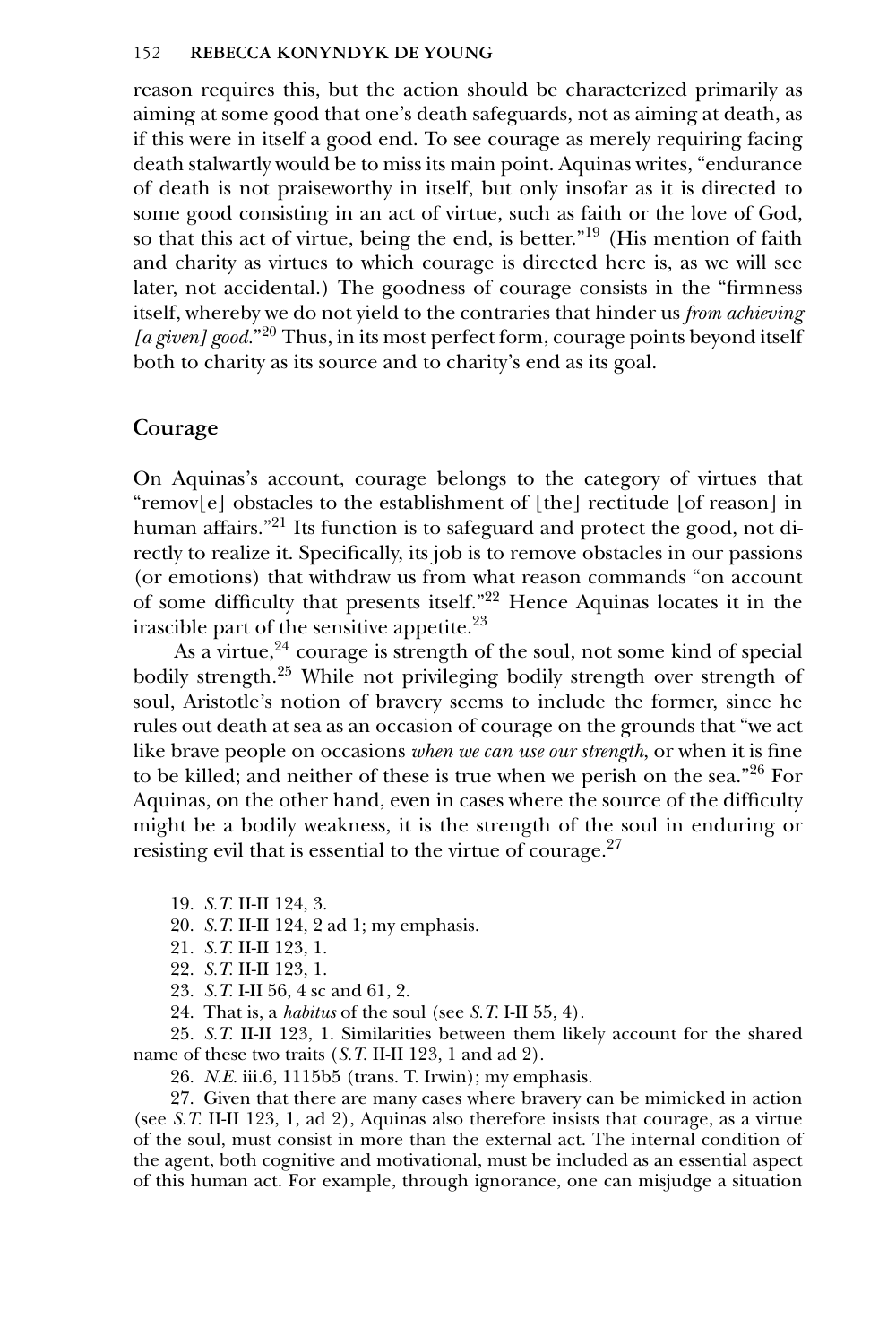Beyond the general description of courage as the soul's firmness or endurance against difficulty, what distinguishes it as a specific virtue with its own particular matter is its firmness in "those things wherein it is most difficult to be firm, namely in certain grave dangers.<sup>"28</sup> Its specific target is the greatest danger, that of death.<sup>29</sup> Death is considered the greatest evil, since "it does away with all bodily goods," and love of our own lives is a natural passion, $30$  so strong that we will avoid threats to our preservation more than we will seek pleasure.<sup>31</sup> Fear, as a passion of our *sensitive* appetite and thus part of our *animal* nature, is a natural response to death, which is a threat to us precisely as *embodied* rational animals. As such, being alive is a condition of our enjoying and attaining all other goods in this life; death is the greatest evil because it occasions the loss of every other earthly good. Thus, death also causes the greatest fear.<sup>32</sup>

Because Aristotle is interested in distinguishing true courage from its simulacra, he tries to identify certain observable or behavioral cues to the internal differences between cases. Usually, these are more accurately discerned over a period of time, rather than being obvious in a single act.

30. *S.T.* II-II 123, 4 ad 2; 126, 1; also *S.T.* I-II 29, 1. This passion is shared not only with other animals but is fundamental to all substances: "In human beings there is first of all an inclination to good in accordance with the nature which they have in common with all other substances, inasmuch as every substance seeks the preservation of its own being, according to its nature. By reason of this inclination, whatever is a means of preserving human life, and of warding off its obstacles, belongs to the natural law" (*S.T.* I-II 94, 2).

31. On this point he draws on both Augustine, *83 Questions*, Q. 36 (quoted in *S.T.* II-II 123, 11) and Aristotle, *N.E.* iii.9, 1117a35. It is important for the truth of this claim to distinguish between merely risky behavior, often engaged in for the thrill, and acts that are morally necessary despite also being mortally threatening.

32. Aquinas is clearly comparing fear of death to other fears *which are obstacles to virtue*. So fear of sinning might be a greater fear and one that anticipates the loss of a greater good, but it is not one that needs to be *overcome* by the virtue of courage (or indeed, any virtue). Indeed, "the fear of the Lord" is numbered among the gifts of the Holy Spirit (*S.T.* I-II 68). Aquinas consistently makes recommendations for virtuous practice that take seriously our natural embodied state (for example, in worship: *S.T.* II-II 81, 7). As Pieper (*The Four Cardinal Virtues*, [Notre Dame, Ind.: University of Notre Dame Press, 1966], chap. 3) and Alasdair MacIntyre (*Dependent Rational Animals* [Chicago, Il: Open Court Press, 1999]) note, certain virtues, courage among them, are necessary because of our bodily vulnerability to injury and death.

as being one of difficulty when it is not or *vice versa*. Or, acts can be done out of passion (such as a burst of anger or frustration), without the full guidance of reason, and these can masquerade as cases of courage as well. Or, again, if the act is done for an evil end (e.g., out of pride), it cannot qualify as an act of genuine *virtue* at all; hence it could only be an act of pseudo-courage. Thus concentrating on the external act alone is not sufficient, because it will fail to distinguish these cases from acts of true courage, and will therefore be inadequate for purposes of one's own moral formation, choosing one's role models, and moral evaluation.

<sup>28.</sup> *S.T.* II-II 123, 2.

<sup>29.</sup> *S.T.* II-II 123, 2; 123, 4, ad 1 and 2.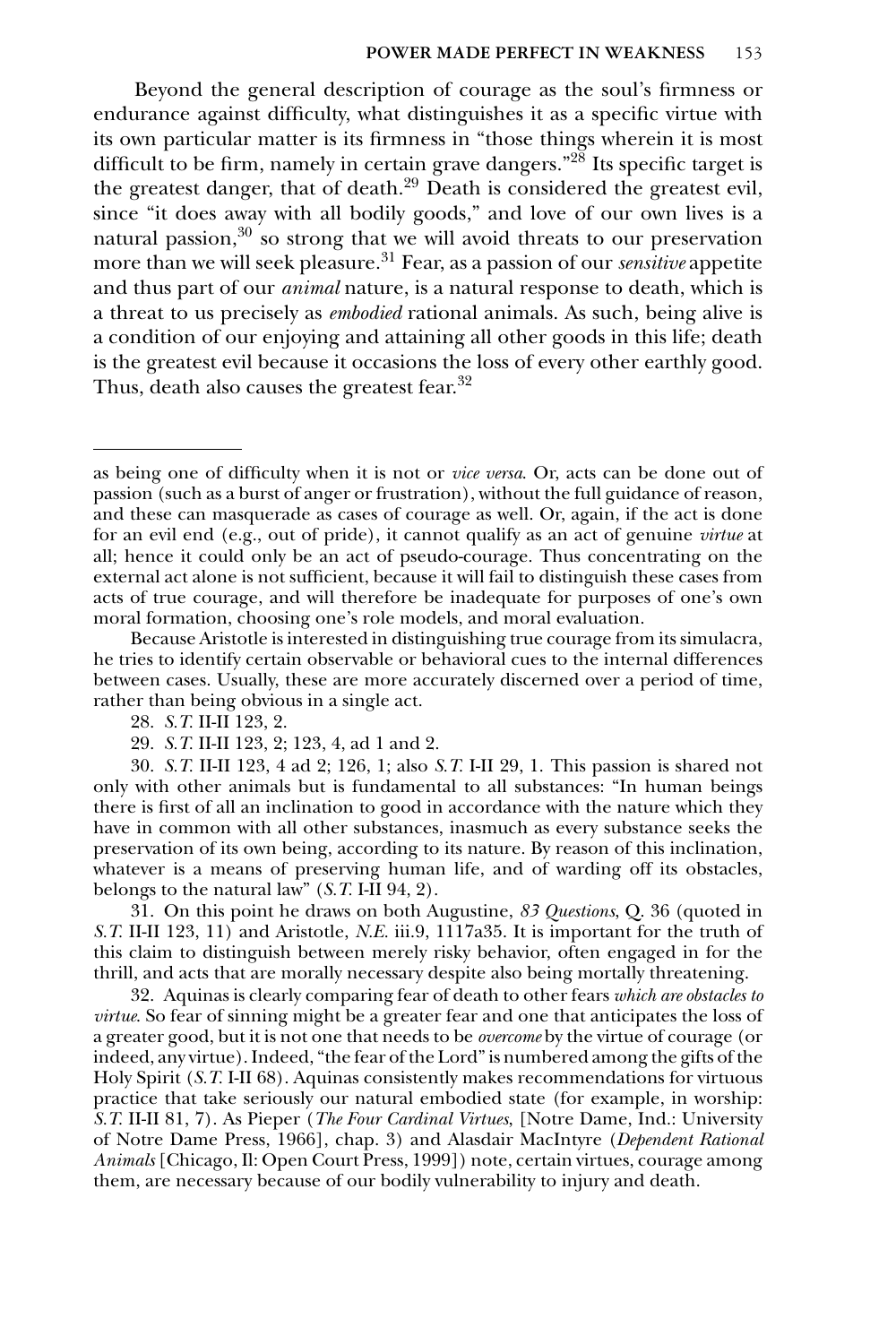Nevertheless, Aquinas points out, some fears need to be faced in order to hold to the good of reason, especially when fear prompts one to do something evil (that is, something contrary to the good toward which reason has directed us). Bodily harm cannot be the ultimate deterrent to carrying out a good end, nor an excuse to pursue a bad one, because the human good includes more than just bodily well-being:

Now we should hold firmly to the good of reason against every evil whatsoever, since no bodily good is equivalent to the good of reason. Hence courage of soul must be that which binds the will firmly to the good of reason in face of the greatest evils.33

Some goods must never be acted against or sacrificed for the sake of bodily goods, regardless of the consequences to our own physical well-being (that is, one should never choose to sin in order to avoid pain).  $34$ 

Courage's subject is the dangers of death; although, not all sorts of life-threatening situations suffice: Aquinas limits his scope to cases where death is faced or risked *for the sake of* some good a person is pursuing or upholding. For example, he rules out "the dangers of death arising out of sickness, storms at sea, attacks from robbers, and the like, [because these] do not seem to come to one through one's pursuing some good."35 Braving a battle situation when this is necessary to defend the common good, on the other hand, is the paradigmatic context of courage's operation. He includes upholding the good by fighting in "general combat" *and also* in "private [or]. . . singular combat," where an individual alone puts his or her life on the line.

Facing death in this way involves fear; however, reference to the good end is essential, for, Aquinas explains, "fear is born of love."36 He is here drawing on his moral psychology in the treatise on the passions, where he argues that:

There is no other passion of the soul that does not presuppose love of some kind. The reason is that every other passion of the soul implies either movement towards something or rest in something. Now every movement . . . arises from some connaturality or suitability to that thing; and in this does love consist.<sup>37</sup>

33. *S.T.* II-II 123, 4. The complete hierarchy of goods Aquinas has in mind is, from highest to lowest: the Divine good, spiritual goods (goods of the soul), bodily goods, and finally, external goods.

34. Aquinas's view here stands in striking contrast to contemporary American culture's view of physical pain and suffering as the ultimate evil to be avoided at all costs. I would speculate that the loss of a conception of spiritual goods and their worth is at the root of this view.

35. *S.T.* II-II 123, 5.

36. *S.T.* II-II 123, 4 ad 2; quoting Augustine.

37. *S.T.* I-II 27, 4.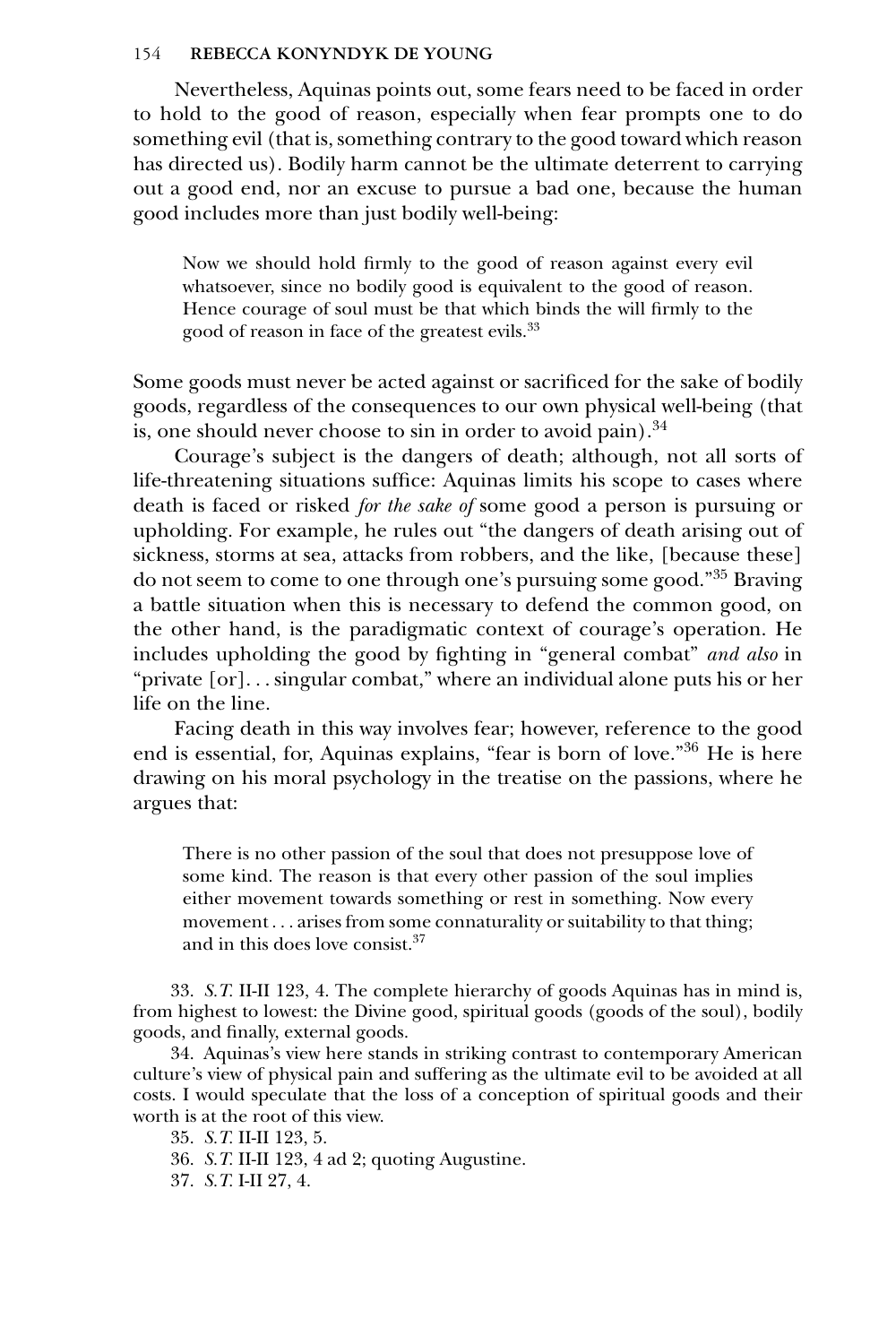Put simply, fear is a derivative emotion. Our love for something makes us fearful when it is threatened, lest we lose it. The loss and fear are greatest in cases involving a good that is loved naturally by everyone, such as one's own bodily life.<sup>38</sup> Yet, love for some good can motivate risking great loss, while also acknowledging the loss *as a loss*, even if of a lesser good. So, while love of the lesser good of bodily life causes fear, love of a greater good helps one face it, and even overcome it.

Of the situations where we face death to protect a greater good, Aquinas identifies the act most fully embodying courage as *martyrdom*. <sup>39</sup> Martyrdom is a case of "singular combat," as described above. Adding the case of "single combat" is a strategic move in transforming what would otherwise look like a very Aristotelian account of this virtue so far, for it includes martyrdom in the list of acts covered by the definition, that is, acts of standing firm in situations of life-threatening person-to-person confrontation ("battle"), whereas Aristotle meant the definition to cover acts of bravery in traditional military confrontations. By not specifying the good aimed at, but merely describing it as greater than bodily life, he also leaves open a further distinction between military courage and martyrdom on the basis of their ends. I will return to why Aquinas chooses martyrdom, why this strategic move is not merely *ad hoc*, and what its significance is in a moment.

Courage not only concerns fear, but also the passion of daring. Its task is to hold fear in check, so that it does not interfere with or prevent our pursuit of a worthy good, and to "moderate" daring, so that we are properly cautious with the good of our own life. *Timor* (fear) is the passion that needs moderating in the act of avoiding or bearing with a difficulty or danger; Aquinas calls this act "endurance." *Audacia* (daring) is the passion that needs moderating in the act of attacking some evil or obstacle in one's path; this act is aptly named "aggression." Fear moves us to withdraw from dangers, and daring prompts us to strike out against them; each passion can interfere with reason's command.

Courage, Aquinas says, is principally exemplified in the restraint of fear, and here he agrees with Aristotle that "courage is more concerned to allay fear than to moderate daring."40 Why? The danger faced, explains Aquinas, usually serves "by its very nature to check daring, but to increase fear."<sup>41</sup> Yet, if fear is the main passion courage moderates, then endurance—bearing with difficulty and standing fast against danger—must be its chief act, for "to endure follows the repression of fear," which enables us to "stand immovable in the midst of dangers." $42$ 

38. *S.T.* II-II 123, 4 ad 2. 39. *S.T.* II-II 123, 5 ad 1. 40. *S.T.* II-II 123, 6; *N.E.* iii.9, 1117a30. 41. *S.T.* II-II 123, 6. 42. *S.T.* II-II 123, 6.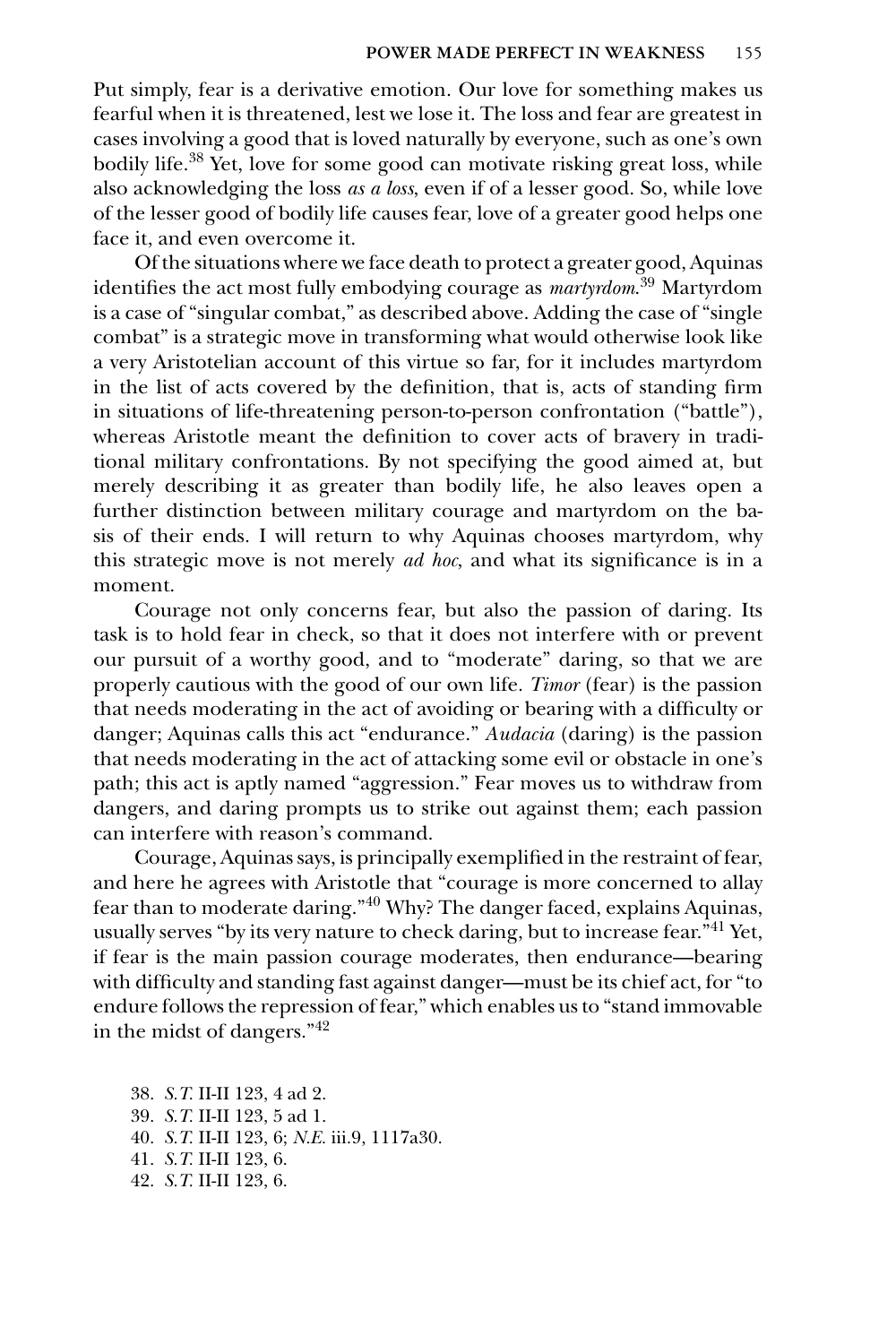Endurance also earns this status as courage's "principal" act on account of its greater difficulty. Aquinas typically singles out virtues on the basis of their concern with a 'root' emotion (*concupiscentia* or fear) because these often coincide with areas of special difficulty or temptation. Thus, temperance is concerned with the desire for pleasure, but particularly the pleasure of touch (and taste) since the tactile senses are the most basic to us (as a species of animal) and have the strongest pull, given their immediate relation to preservation of both self and species. Similarly, courage concerns fear: not just any fear, but the fear related to the greatest injury—death—which, as directly opposed to that strong basic inclination to self-preservation, thus occasions the greatest difficulties for steadfastness.43

Aquinas offers three reasons to support his contention that endurance is more difficult. (I will return to these in more detail later.) First, he says, endurance implies an attack upon oneself by someone stronger, while aggression usually implies considering oneself the stronger, and "it is more difficult to contend with a stronger [opponent] than with a weaker [one]."<sup>44</sup>

The second reason is that endurance faces a present danger, whereas aggression typically involves an anticipated, and therefore future, difficulty. Further, it is harder to stand against a real and present danger than to face a danger that has not yet come. The best of intentions falter in the difficulties of the moment. Acts of endurance require a deeper exertion and test of commitment as the burdens with which they contend are already palpable and inescapable; the discouragement and pain faced there are real, not merely foreseen. Aquinas does not deny that anticipatory fear of the unknown can be difficult to handle as well, and a measure of daring to counterbalance it is necessary. Aggressive action, however, has a natural confidence built into its attitude; it is forward-looking and anticipatory, still hopeful and proactive.

Finally, Aquinas reasons that endurance implies a longer stretch of time when danger must be faced than aggression, which often involves a quick strike, and concludes that "it is more difficult to remain unmoved for a long time, than to be moved suddenly to something arduous."<sup>45</sup> Endurance's trials characteristically wear us down over the long haul, and this increases their difficulty. Aquinas thus concludes that endurance better exemplifies courage's characteristic operation, to "cleav[e] *fortissime* to good" in the face of the dangers of death.

43. Josef Pieper, in *The Four Cardinal Virtues*, notes that "The ultimate injury, the deepest injury, is death. And even those injuries which are not fatal are prefigurations of death.... Every injury is fatal in its intention.... Thus ... all fortitude stands in the presence of death. Fortitude is basically readiness to die" (p. 117).

44. *S.T.* II-II 123, 6 ad 1.

45. *S.T.* II-II 123, 6 ad 1.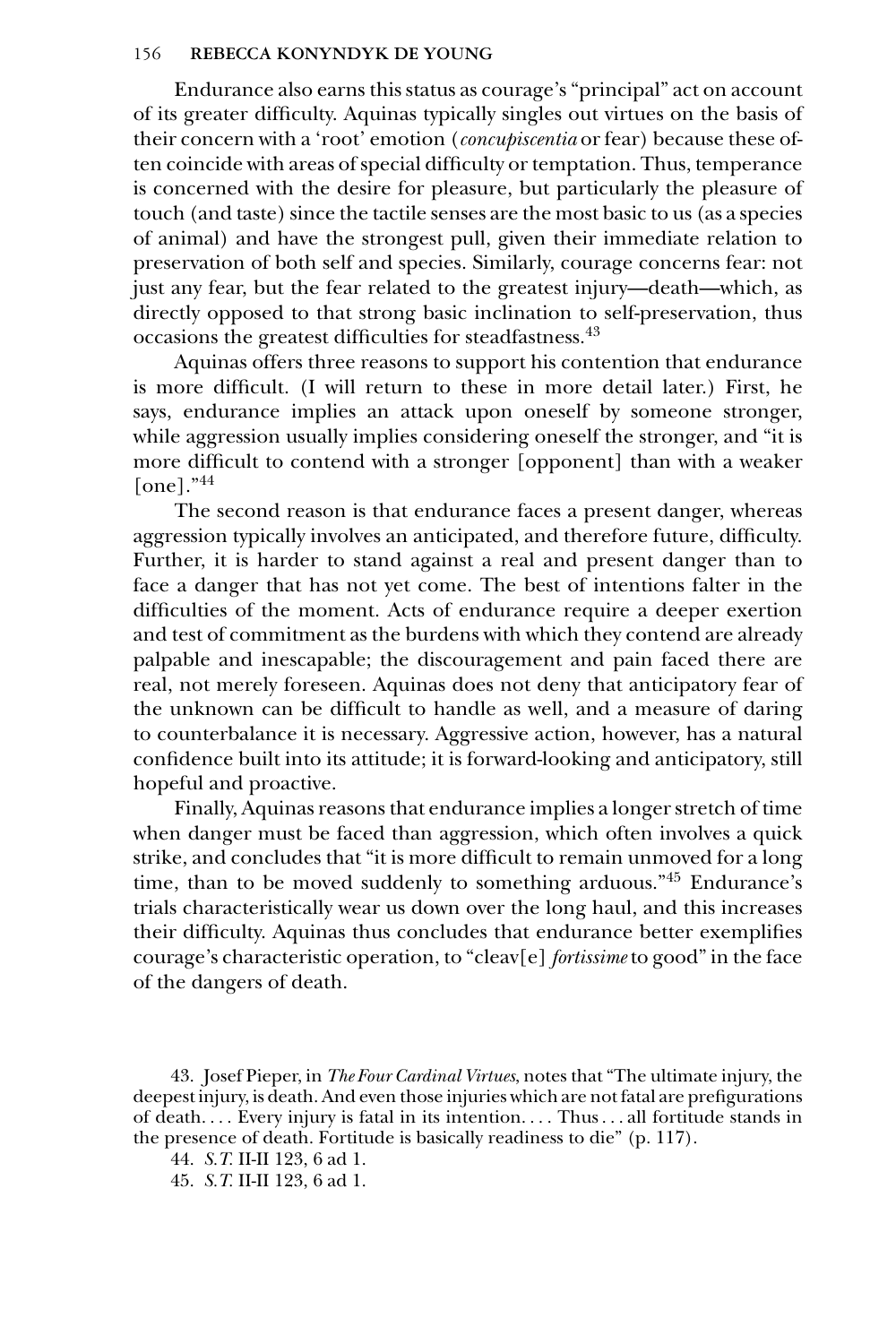## **Martyrdom**

I will now examine Aquinas's choice of martyrdom as the principal or quintessential act of courage. Courage requires an act of endurance in some kind of confrontational situation where death (the greatest bodily evil) is faced as the result of holding to or pursuing some good end. Endurance amounts to standing firm and fast against fear, that 'instinct' to flee in order to protect and preserve oneself. How does martyrdom fit this description better than any other act?

Courage aids people in withstanding and curbing the fears that come with realizing the good. The good of human beings (*qua* rational creatures) is to be and live in conformity with reason, and reason's aim and good is truth.<sup>46</sup> Hence, the martyr must be one who stands firm for the cause of truth (and its manifestation, justice) against threats of death. $47$  More specifically, the truth and justice for which martyrdom stands firm is "Divine justice, which is through faith in Christ Jesus (Rom.  $3:22$ )<sup> $*48$ </sup>:

[M]artyrs are so called as being witnesses, because by suffering in body they bear witness to the truth; not indeed any truth, but to the truth which is in accordance with godliness, and was made known to us by Christ.... Now this truth is the truth of faith. $^{49}$ 

The truth of other sciences has no connection with the worship of the Godhead: hence it is not called truth according to godliness, and consequently the confession thereof cannot be said to be the direct cause of martyrdom.<sup>50</sup>

Martyrdom, on Aquinas's conception of it, is essentially linked to the theological virtue of faith as its "direct cause," the virtue that holds to the "truth which is in accordance with godliness... made known to us by Christ."<sup>51</sup> It is a testimony, literally a witness (Greek *martus*), in action as much as in word, to Truth—that is to Christ (Jn. 14:6)—the one who is known as Truth and who made it known in his life as well as his teaching. As such, martyrdom is modeled on Christ's own witness, the one who "showed unto

46. *S.T.* I-II 2, 8 and I-II 79, 11 especially ad 2; see also Pieper, *The Four Cardinal Virtues*, p. 9.

- 48. *S.T.* II-II 124, 5 ad 1.
- 49. *S.T.* II-II 124, 5.
- 50. *S.T.* II-II 124, 5 ad 2.

51. On faith: "Because the things which are of faith surpass human reason, hence they do not come to human knowledge, unless God reveal them.... [S]ince human beings, by assenting to matters of faith, are raised above their nature, this must needs accrue to them from some supernatural principle moving them inwardly; and this is God. Therefore faith, as regards the assent which is the chief act of faith, is from God moving human beings inwardly by grace" (*S.T.* II-II 6, 1).

<sup>47.</sup> *S.T.* II-II 124, 1.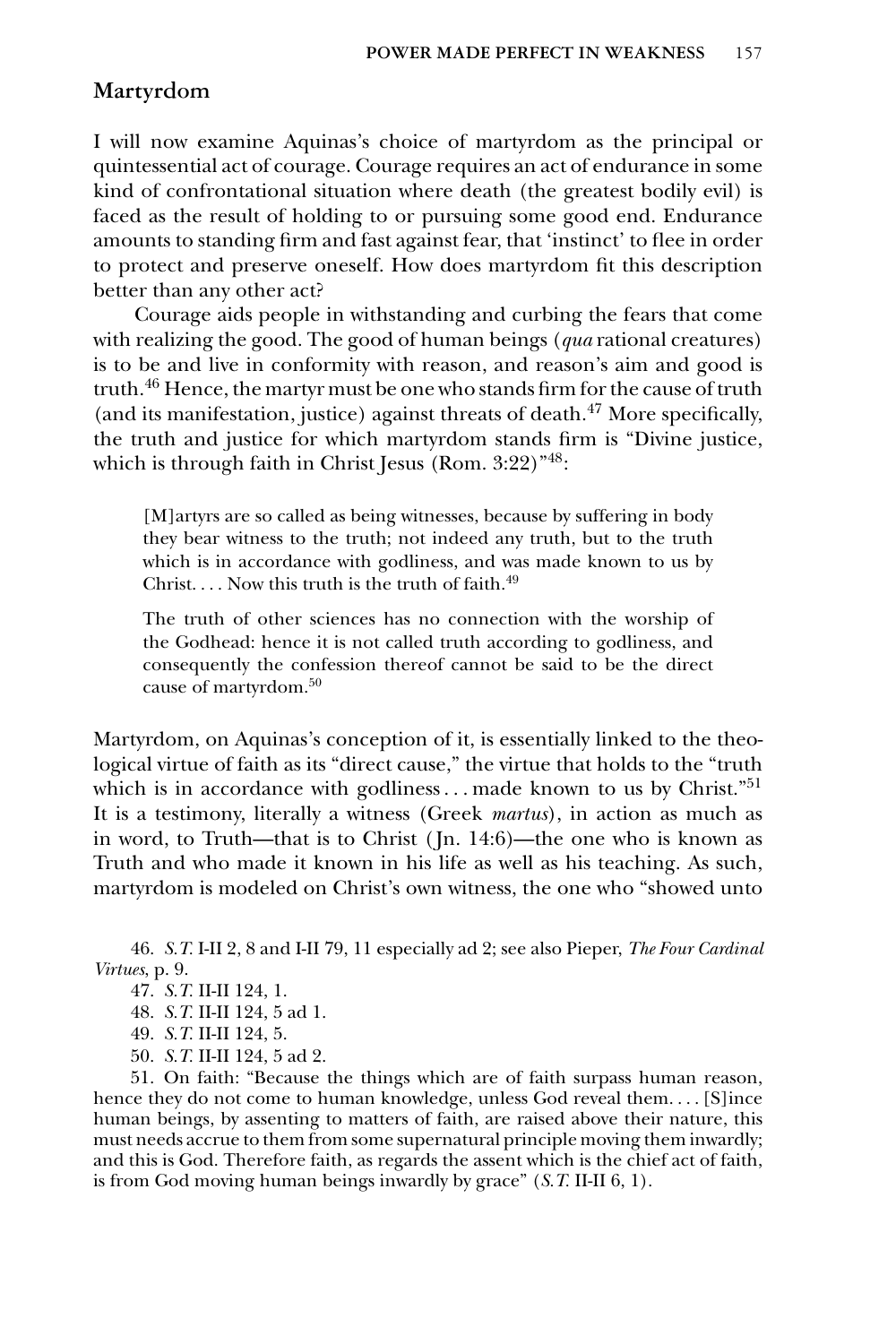us in His own Person the way of truth."<sup>52</sup> Truth is a person, and our love for truth thus entails a relationship. Christ died for love of us; the martyr's witness mirrors back that act of love and loyalty. For the martyr to uphold this truth—the final and most perfect end of our rational nature, embodied in and modeled by Christ—is therefore to stand for the integrity of both the ultimate human good and the Divine good together.

The notion of a good end plays a key role here again, since courage works by curbing fear so that it does not hinder our pursuing and standing firm in a good end. We recall Aquinas's earlier statement that

the endurance of death is not praiseworthy in itself, but only insofar as it is directed to some good consisting in an act of virtue, *such as faith or the love of God*, so that this act of virtue, being the end, is better.<sup>53</sup>

The most loved (and desirable) end enables the greatest sacrifice since only a highly valuable item is worth protecting whatever the cost to lesser goods:

our love for a thing is proved to be so much the greater, according as that which we despise for its sake is more dear to us, or that which we choose to suffer for its sake is more odious.<sup>54</sup>

Christ is thus both the end and the model of virtue: "Greater love has no one than this, that he lay down his life for his friends" (Jn. 15:13). Charity, or friendship with God himself, is the love that enables the martyr to stand firm.

Its aim at the highest or greatest of goods thus explains why martyrdom can withstand the greatest fear we have as embodied rational creatures the fear of death. "[I]t is evident," he says, "that of all the goods of the present life human beings love life itself most, and on the other hand they hate death more than anything, especially when it is accompanied by the pains of bodily torment.<sup> $55$ </sup> Only love of a good higher than bodily life can trump fear of death.<sup>56</sup> Because the act is rooted in faith and charity, the martyr has that kind of love. Martyrdom models in a concrete act both sacrificial love and the right ordering of goods, teaching that even the highest human goods (even those sometimes worth dying for) are not ultimate.

Fear of bodily harm, and especially death, are certainly present for the martyr, since a martyr is by definition one who *relinqushes his or her life* for the

52. *S.T.* IIIa, Prologue.

- 53. *S.T.* II-II 124, 3; my emphasis.
- 54. *S.T.* II-II 124, 3.
- 55. *S.T.* II-II 124, 3.

56. This is assuming the proper use of reason, of course (ruling out the reckless abandon of the drunkard, for example).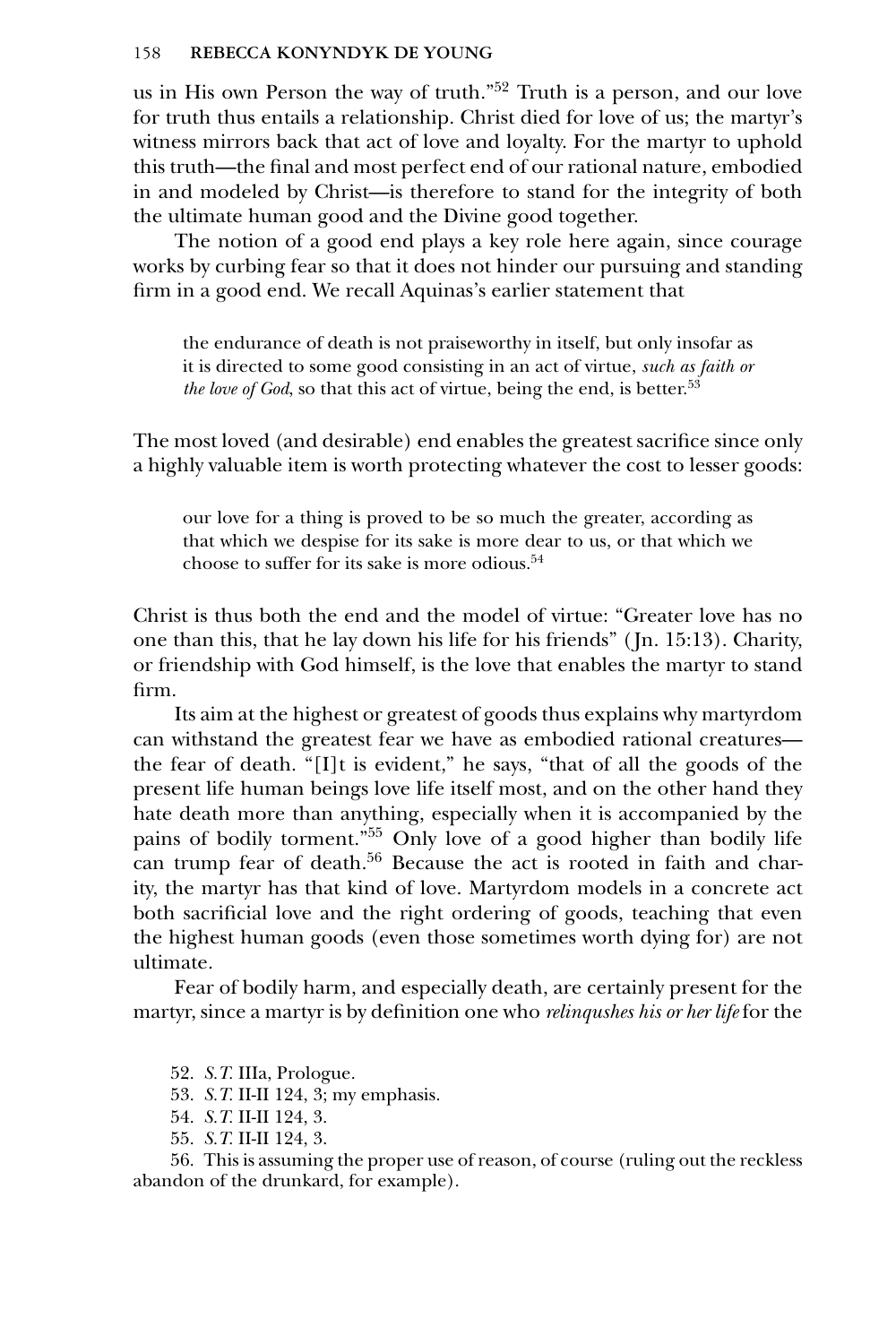sake of the truth (of faith). Aquinas states clearly in article 4 that no lesser sacrifice will qualify:

As long as we retain the life of the body we do not show by our actions that we despise all things relating to the body [for the sake of a higher spiritual goods]. . . . For human beings typically despise both their family and their possessions, and even suffer bodily pain, rather than lose life.<sup>57</sup>

Aquinas argues here on the grounds that death is the ultimate and final test of one's conviction; anything less will fail to prove one's single-minded devotion to the good at stake over all other goods. As such it does involve sacrificing the greatest bodily good—one's life. Aquinas is also intentionally modeling martyrdom on Christ's sacrifice on the cross as the exemplar of courageous action. That act teaches us that love is not only greater than suffering, but also sometimes requires it. Like its divine exemplar, Aquinas characterizes martyrdom as an occasion when death must be suffered, and not merely risked or faced.

To summarize, martyrdom faces the worst harm (death) and, as a result, the greatest degree of hindering passion (fear). It can do so because it cleaves to nothing less than the greatest good (the Truth that is Christ). Therefore, martyrdom is the act that chiefly exemplifies courage and captures its essential nature.

We have seen in this section how God is the final end of this virtue and the principle of its act through charity. I will demonstrate later how God also gives both the means to acquire the virtue and its characteristic delight in operation.

# **III. ENDURANCE VERSUS AGGRESSION: WHY NOT THE MILITARY MODEL?**

At this point, one might wonder, are there not other good (or just) causes that require the sacrifice of one's life, which necessitate facing death and its attendant fears? Throughout history, ideally courageous acts were and are typically acts of military daring: the soldiers who receive medals for their courage are those who, for example, went back into heavy fire to rescue wounded comrades, or who were the first to lead a line of attack against the enemy for an important position when the odds looked overwhelmingly against their success. All of Aristotle's examples of courage, both true and false, follow the military model of facing death on the battlefield.<sup>58</sup>

57. *S.T.* II-II 124, 4.

58. Aristotle's own military paradigm is complicated and hard to categorize: while bravery is explicitly concerned with the fear of death in war, he consistently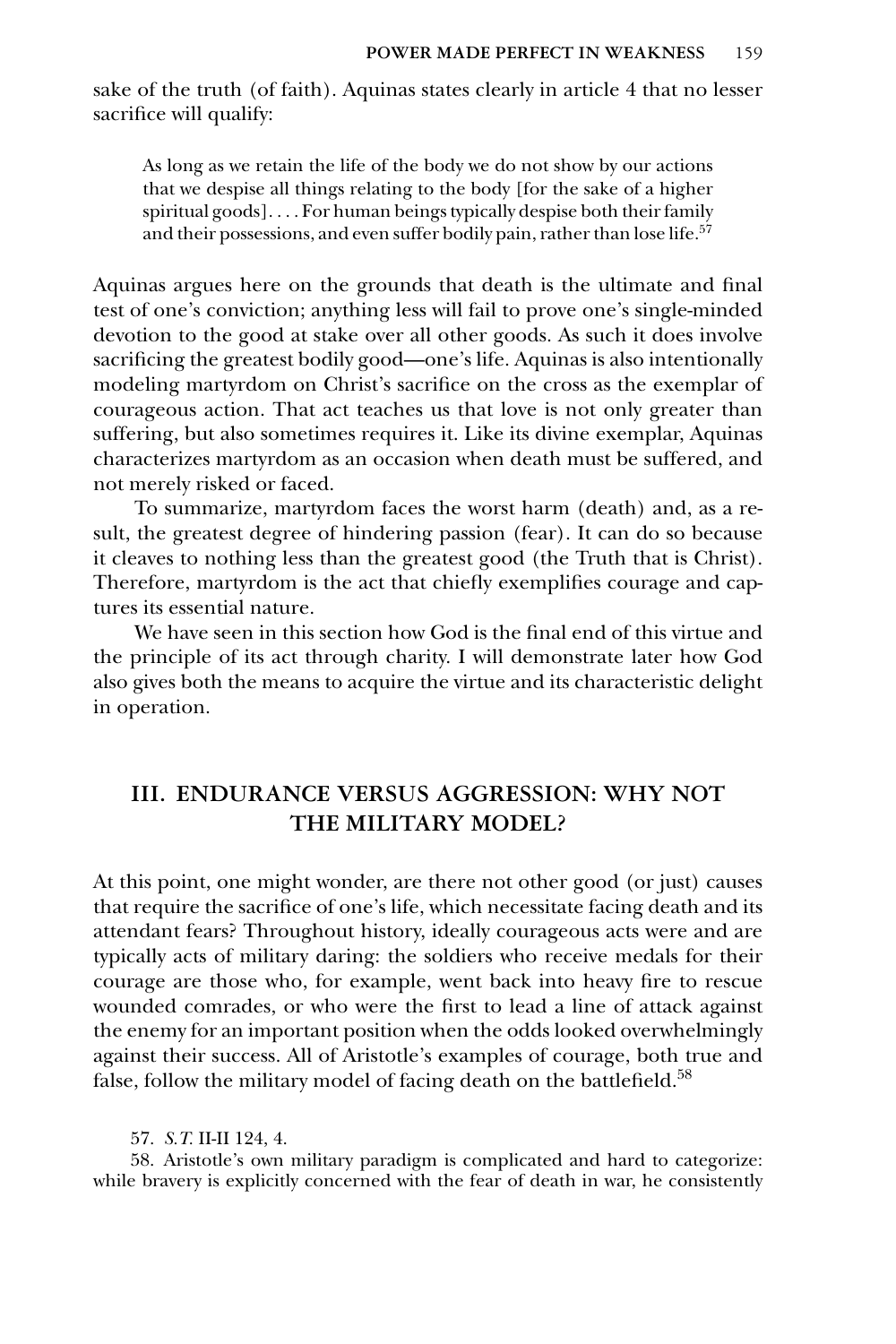These exemplars of bravery in military action are inspiring and noble, without a doubt. Why should these cases be lesser examples of courage than martyrdom, which seems to be a more passive and resigned *reaction* to threats from others, in contrast with these other courageous *acts* to combat great evils and protect great goods? If we are looking for an *action* that best embodies courage, why settle for this apparently passive model, especially in our age, when doing is valued more highly than (and almost to the eclipse of) suffering? As a further consideration, Aquinas defines the type of death courage faces as "the danger of death *in battle*," which makes the military paradigm look even more plausible as a candidate for the act that best embodies this virtue.<sup>59</sup>

# **Different Degrees of Difficulty from the Passions**

Aquinas's answer centers on his earlier distinction between endurance and aggression as the two acts of courage in *S*.*T*. II-II 123, 6, titled "Whether endurance is the chief act of courage." Just as the danger of death, being the greatest evil, is therefore the most difficult to face and stand firm against, so in choosing between an act of aggression (the military paradigm) and an act of endurance (the martyrdom paradigm), the standard by which the two are judged is the level of difficulty. Aquinas has argued that endurance is more difficult than aggression because it involves a threat perceived as stronger than oneself (rather than weaker), as present (rather than future), and as usually requiring a longer period of resistance and overcoming of fear (rather than a short and sudden action).

We might, however, have good reason to object to his answer here. It is easy to imagine cases in which acts of aggression (expressing the passion of daring) appear to be more difficult: for example, in which there is an attack against a present evil, an attack against a threat that is stronger or an opponent who has the upper hand, or an attack that lasts longer than some cases of endurance. Take, for example, the case of the battle for the Alamo: it was a fight to the death against a stronger, presently invading enemy, and it took a long time for the last man to die fighting and the fort to fall. Why should we think of martyrdom as the exemplar act of courage when the criteria seem equally to support acts of aggression like this one? The generalization about difficulty does not seem to support Aquinas's choice.

The answer, I think, is to be found by backtracking into the treatise on the passions, as the resources found there explain Aquinas's reasoning

describes the brave person as "standing firm," which sounds more like endurance than attack. And yet brave persons are also described as "eager when in action" (*N.E.* 1116a10) and as "full of emotion" that "cooperates" with their act (*N.E.* 116b25– 1117a5), giving their acts more affinity with an act of aggression than endurance.

<sup>59.</sup> *S.T.* II-II 123, 5; my emphasis.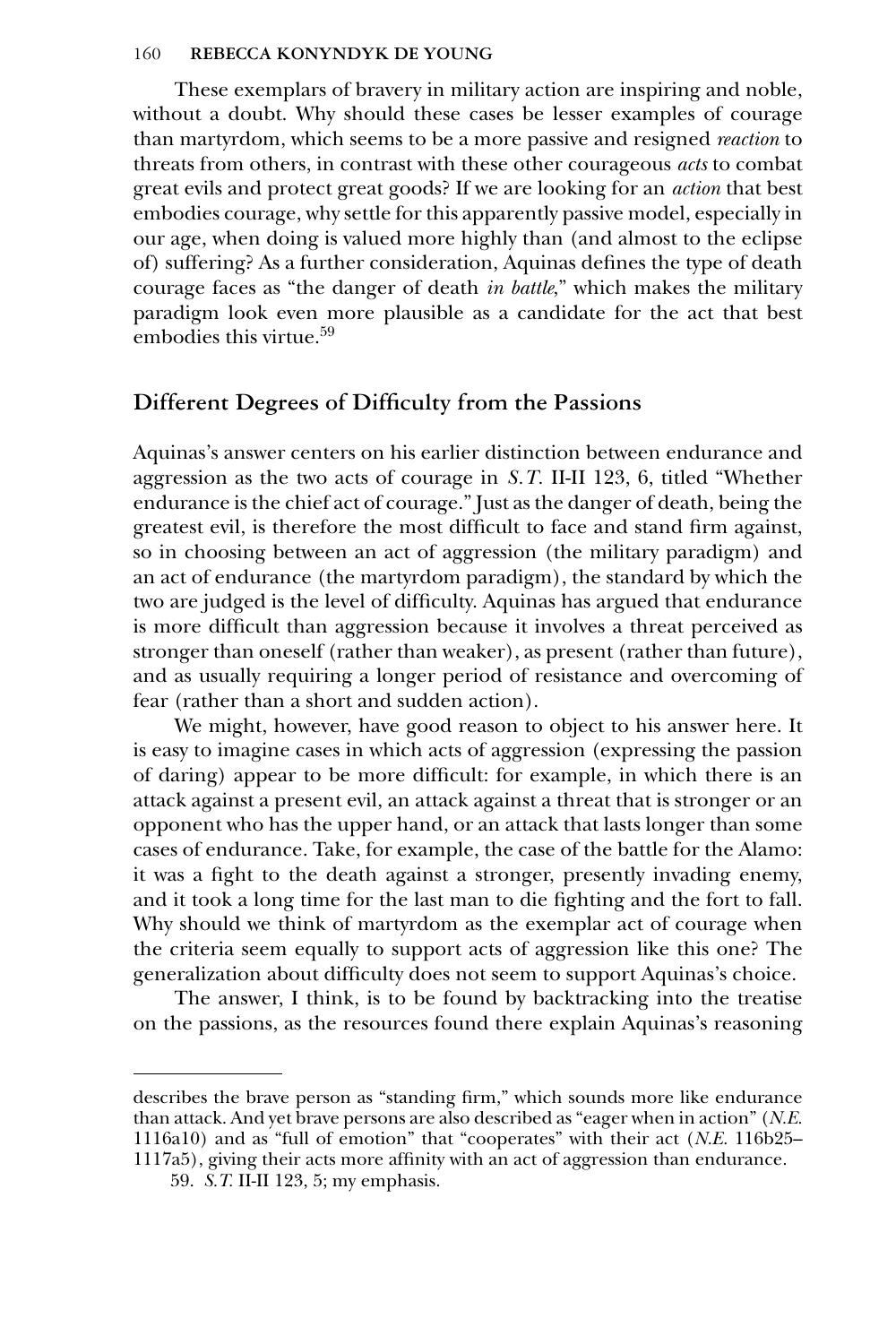better than the arguments presented in the treatise on courage in defense of martyrdom. Further, the arguments for martyrdom presuppose the moral psychology there and are more convincing against that background.

The irascible part of the sensitive appetite, the part of the soul that courage perfects, "incites" us to stand against or strike out against evils that prompt a normal aversion/withdrawal response. Both endurance and aggression counteract (in different ways) this aversion/withdrawal response, and the passions operating in each act (namely, fear and daring) share as their object a future evil that causes us difficulty or presents some kind of threat.

To understand the structure of the passions operative here, it is helpful to compare fear and daring with two parallel passions in the irascible appetite—hope and despair. As fear and daring have as their object a future evil that is difficult to avoid, hope and despair have as their object a future good that is difficult to obtain. In both pairs of irascible passions, the key difference between the two emotional responses is the *possibility* of attaining one's end (to avoid the future evil in the one case, to attain the future good in the other). In the case of hope, the future good is perceived as difficult but possible to attain; while in the case of despair, the future good is so difficult as to be rendered on attainable (hence despair's link to inactivity and sloth). Similarly, according to Aquinas's moral psychology, in the case of daring, the future evil, while presenting some difficulty, is possible to avoid, while in the case of fear, the future evil is difficult and not possible (or very unlikely so) to avoid. To clarify, I have provided a table outling this point:<sup>60</sup>

| Passion         |             | Object                                               |                                                                       |
|-----------------|-------------|------------------------------------------------------|-----------------------------------------------------------------------|
| Daring<br>Fear  | Future Evil | Difficult to avoid<br>Future Evil Difficult to avoid | Possible to avoid<br>Impossible to avoid, or                          |
|                 |             |                                                      | nearly so                                                             |
| Hope<br>Despair |             | Future Good Difficult to obtain Possible to obtain   |                                                                       |
|                 |             |                                                      | Future Good Difficult to obtain Impossible to obtain, or<br>nearly so |

In fact, when Aquinas describes fear in the treatise on the passions, he consistently emphasizes that fear is the natural emotional response when evil cannot be escaped, when no resistance to and no 'fixing' of the problem is possible. For example, in *S*.*T*. II-II 41, 2, the future evil that fear faces

60. Hope, despair, fear and daring are treated in *S.T.* I-II 40–45. Aquinas explicitly contrasts fear and daring (and distinguishes them from hope) at *S.T.* I-II 45, 1 and 2 and II-II 123, 3 ad 3.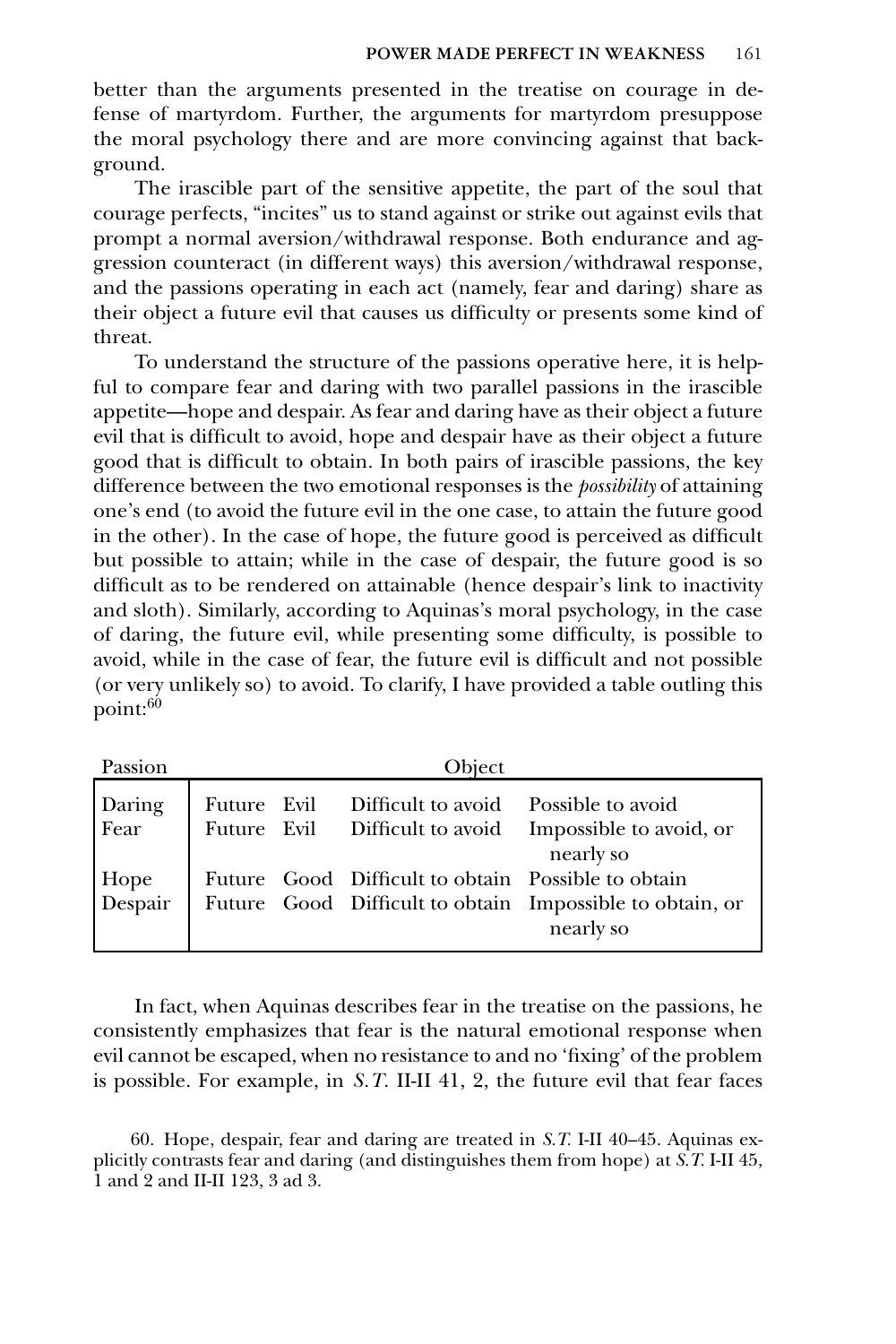is described as "irresistible," and in ad 3, the evil is "arduous" to the point of being "almost unavoidable." In *S*.*T*. I-II 42, 6, Aquinas mentions as an "intensifying circumstance" the case where the evil is increased by being "long-lasting," "ever-lasting," or having "no remedy." Fear increases correspondingly in these cases precisely *because* the evil can neither be fixed or avoided but must also be suffered for a protracted period of time. Moreover, evils that appear to be "near at hand" rather than distant also seem less likely to be avoided; fear thus increases proportionately. This is why death is rarely feared by the young.

One reason fear's object is not possible to avoid, according to the treatise on the passions, is that it is inflicted by a cause which is both outside the agent's control and stronger than the agent. As Aquinas states in *S*.*T*. I-II 42, 3 ad 3, the cause of fear is something *not* subject to our power and our will, and we lack the power to easily "repulse a threatening evil" because we are weak compared to the power of the inflictor of harm.<sup>61</sup> "Fear regards a future evil which surpasses the power of the one who fears, so that it is irresistible."62 Even if we still have the power to contend in these cases, he says, we do not have enough power to ensure victory.63 The power imbalance and the resulting inability to protect oneself or avoid harm cause fear. Our helplessness and vulnerability make difficulty overwhelming and escape impossible.

Daring, on the other hand, strikes out against the threat precisely in those cases in which we judge that we are able to overcome it. It has the same object as fear, yet the opposite reaction (striking out instead of shrinking back) precisely because of that possibility. As Aquinas puts it, "daring turns on threatened danger because of its own victory over that same danger";<sup>64</sup> "daring," unlike fear, "implies safety."<sup>65</sup> Daring thus presupposes hope, hope "that the means of safety are nigh."66 As Aquinas notes, this includes the theological virtue of hope:

[H]ope that leads to daring is roused by those things that make us reckon victory as possible. Such things regard either our own power, as bodily strength, experience of dangers, abundance of wealth, and the like; *or they regard the powers of others*, such as having a great number of friends or any other means of help, *especially if we trust in Divine assistance*. 67

- 61. *S.T.* I-II 43, 2.
- 62. *S.T.* I-II 41, 4.

63. *S.T.* I-II 41, 4 ad 3. Note the applicability to the Alamo case: according to Aquinas's criteria, that case better qualifies as an act of endurance than aggression.

64. *S.T.* I-II 45, 1.

65. *S.T.* I-II 45, 1 ad 3.

66. *S.T.* I-II 45, 3, quoting Aristotle, *Rhet*. ii.5.

67. *S.T.* I-II 45, 3; my emphasis.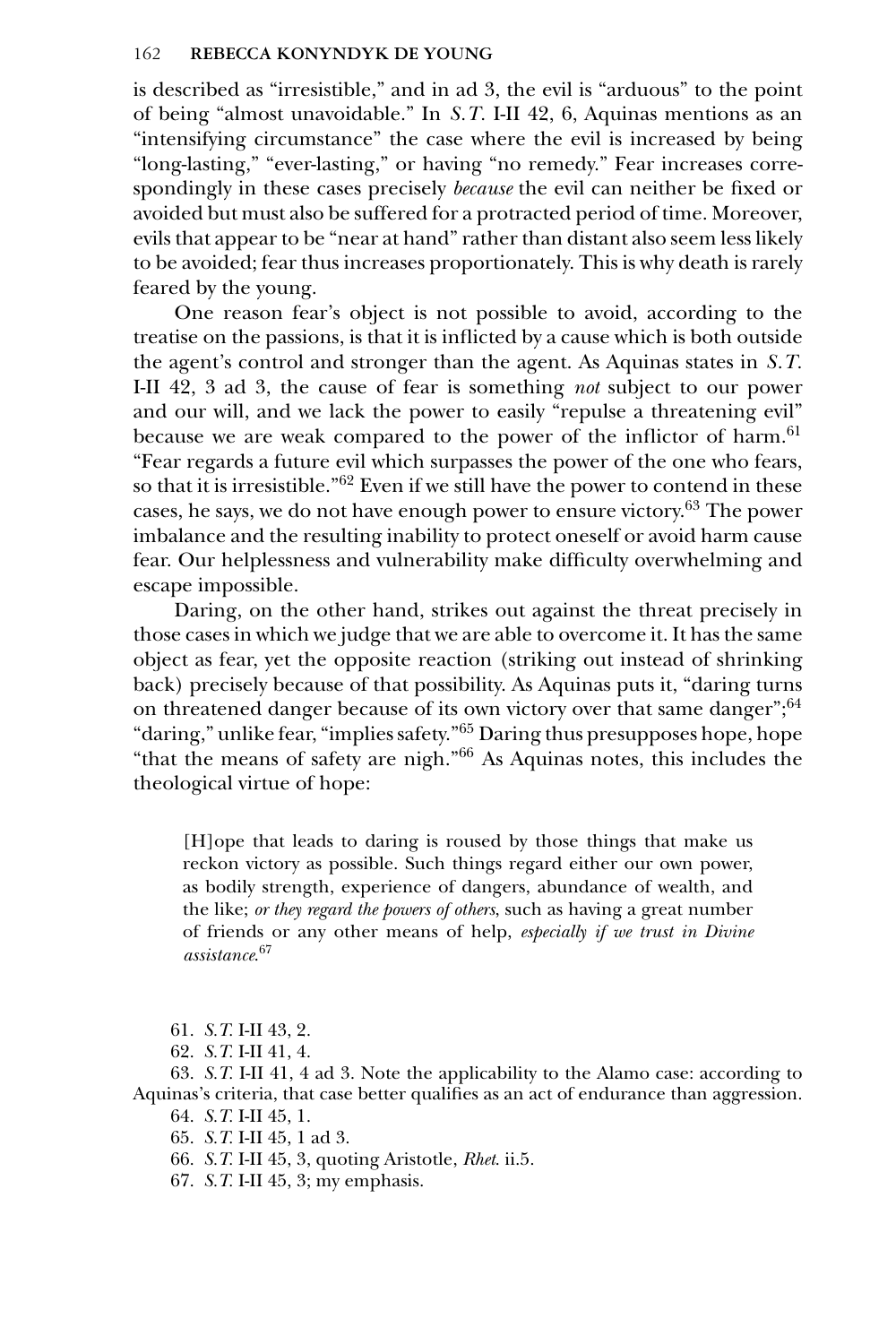Ultimately, the martyr's triumph over difficulty and evil will have more to do with divine assistance than one's own power.

The passion of daring has a combination of good and evil as its object hope for victory over adversity and a threat that is difficult to overcome. If the balance of good and evil shifts, daring fades with it: "If, therefore, so much difficulty be added to the danger that it overcomes hope, the movement of daring does not ensue, but fails."68 When this happens, one's reaction turns to fear, and is no longer one of daring.

With this background in mind, we return to Aquinas's reasons for privileging martyrdom (an act of endurance; standing fast against fear) as being of greater difficulty than military heroism (an act of aggression; striking out with daring). How does the treatise on the passions bolster his case?

In acts of aggression (military heroism), there is a sense in which the agent still has some control over the situation: he acts because he believes he has sufficient power to establish or protect the good; to that extent, the agent still trusts his own power to overcome the threat. This act, as one of daring, comes with the belief that it is possible to avoid or conquer the evil that threatens. In an act of endurance (martyrdom), the agent faces death upon pain of renouncing or betraying the truth, and, *given the end*, she is powerless to evade the threat: there is no way to escape or minimize the danger short of renouncing her end altogether, given that the power imbalance is tilted against her. Her fear signals that her control over the safeguarding or protecting of her own life is gone. The only means of resisting the evil is to stand fast and not give way while undergoing it.<sup>69</sup>

Aquinas also argues that endurance's evil is present, while aggression's evil is remains a future one. Does he conceive of aggression as though the soldier is sitting in a foxhole deliberating upon his options of attack, while the martyr is already on the rack? What would happen to the rankings of difficulty if we pictured the soldier already running through enemy fire to rescue fallen comrades, and the martyr sitting in the person cell deliberating upon whether to renounce faith or face execution the next day? Given our insights from the treatise on the passions, I think the main point behind the present/future distinction is that the one who acts aggressively from daring acts with the presumption that the evil can still be warded off, that it need *never* become present. The martyr, of course, cannot and does not. The martyr's evil *will* and *does* become present (inevitably) because she *cannot*

68. *S.T.* I-II 45, 4 ad 2.

69. Notice that it is the protection of her own life that she forfeits. Aquinas's definition of courage does not require that we sacrifice the lives of others, especially those for whose well being we are responsible. Courage *serves* justice; it does not undermine its demands. Rather, he is thinking of situations when the only remaining way to preserve the integrity of the self and one's relationships to others (human or divine) is to lay down one's life.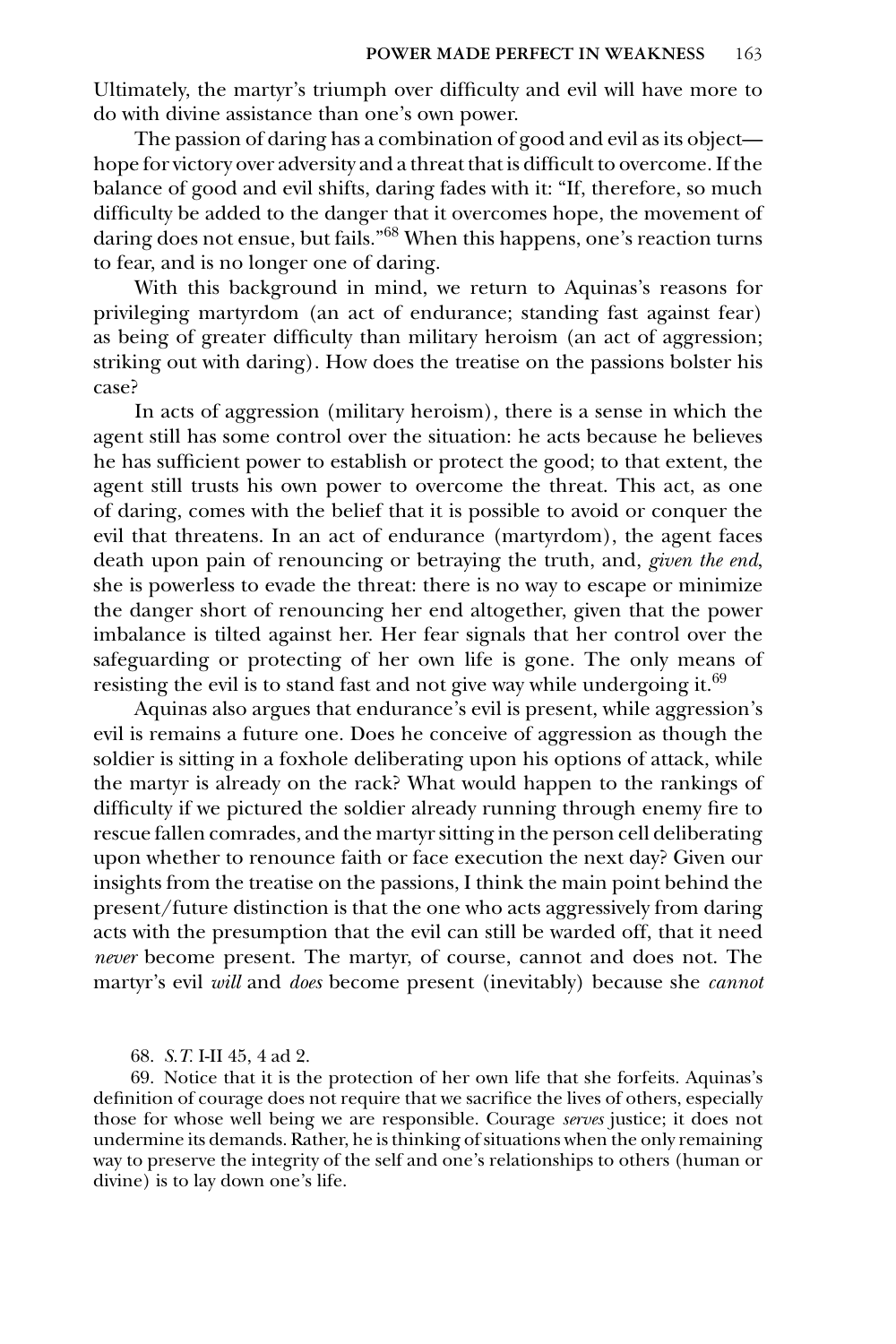keep it at arms' length; the martyr's stronger opponent sets the terms of what will come and when. Likewise, the evil might be endured for a longer duration, because the opponent determines the length of its infliction, and the martyr is powerless to ward it off. In both respects, the difference stems from the fact that the one who endures is acting from a position of weakness.

Hence the time considerations Aquinas mentions simply serve to make more concrete the differences between acts of fear and daring (recall the chart, above): daring assumes that one has the ability to overcome or evade the evil that threatens; fear acknowledges that one does not. Even if we compare the two acts at the point when the martyr's and the military hero's evils are *both* future, there remains the fact that in an act of daring (or aggression), while it may risk death, is rooted in hope of eventual escape or victory. There is a sense in which the soldier's aim and efforts are directed at still trying to avoid death, while the martyr must face and accept it.

Similarly, the abovementioned fact that the soldier is active (able to initiate action) rather than forced into a position of suffering implies that this agent is in a position of greater control over both the situation generally and his own physical well-being. It is a common experience that, in the face of dangers and threats of pain, an increasing sense of helplessness or *loss of control* over one's situation—including the length of time one must suffer correlatively increases one's fear.<sup>70</sup> Military courage thus has physical and psychological resources to draw upon which the martyr lacks in her act of enduring fear and evil. So, while military courage's aggressive act can still say "My strength can overpower you," the martyr's says only, "The truth will stand even when I fall."

As mentioned earlier in our discussion of the definition of courage, military courage (going back to such Homeric heroes as Achilles) still relies to some extent on physical strength, but martyrdom is left in complete vulnerability, even to the point of death.<sup>71</sup> Its position of suffering and helplessness requires increased strength of soul—and this is the heart of courage. *Precisely by virtue of her position of greater weakness*, the martyr must exercise greater inner strength in order to overcome the greater difficulty occasioned by her fear and outer weakness.

Martyrdom remains an act exemplifying endurance because it is a case where vulnerability is at its maximum and all control over one's life is

70. This has been observed and documented among those with terminal illnesses that render them unable to care for themselves. See, for example, those cited in "A Severe Mercy in Oregon" *Christianity Today* 43 (1999), p. 66 ff. It is also a commonplace for women giving birth, as any recent pregnancy and labor advice book will attest.

71. We recall also Aristotle's disqualification of death at sea as an act of courage on these grounds at *N.E.* iii.6, 1115b5.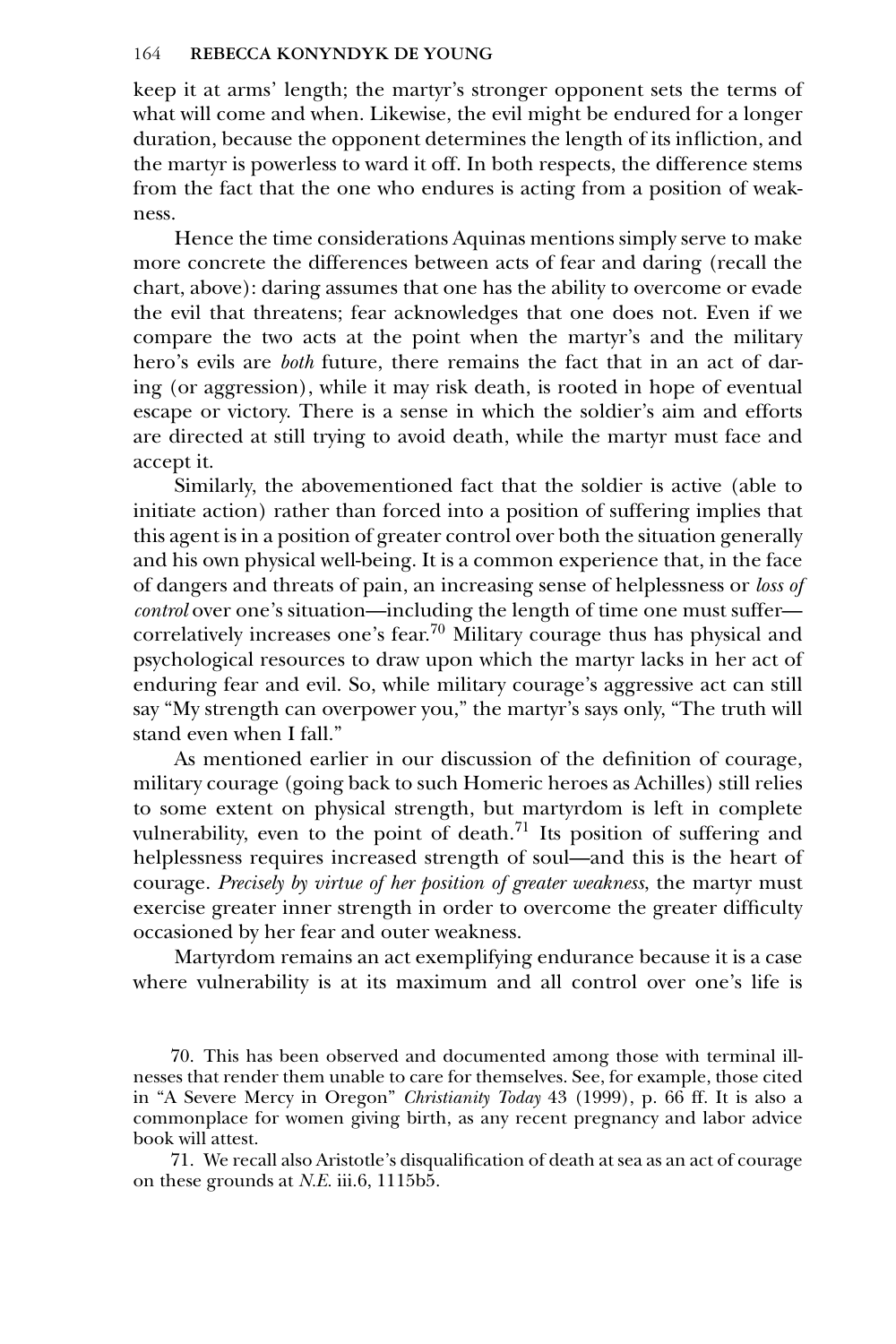lost (save giving up on the good at stake).<sup>72</sup> Thus Pieper concludes, when comparing aggression and endurance, that for Aquinas

the true 'position' of courage is that extremely perilous situation described above, in which to suffer and endure is objectively the only remaining possibility of resistance, and it is in this situation that courage primarily and ultimately proves its genuine character.<sup>73</sup>

## **Other Passions: Cooperation or Conflict?**

As a further consideration, Aquinas explains that the act of aggression could have the added help of anger in its performance. It is not the case that anger is the motivating cause of the action: reason's direction and the will's cooperation are both necessary and sufficient for that task; rather, "the act of aggression . . . employs anger rather than the other passions, since it belongs to anger to strike at the cause of sorrow, so that it directly cooperates with courage in attacking."<sup>74</sup> Anger, which seeks to avenge injustice and injury,<sup>75</sup> is thus a useful aid in carrying out an act of aggression and gives it greater ease, even if the act could also be done without its help.<sup>76</sup> Aquinas describes anger's role as being an "instrument" of the will, much like parts of the body and their strength are instrumental in executing our intentions.<sup>77</sup>

On the contrary, endurance is an act that requires the opposite response of an *active* strike against the threat, namely, steadfastness in suffering. Angers ability to "strike at the cause of sorrow" is out of place in the act of martyrdom. Endurance is an act which is done *without* the cooperation of a supporting passion:

Whereas courage . . . has two acts, namely endurance and aggression, it employs anger, *not for the act of endurance, because reason itself performs this act*, but for the act of aggression . . . .<sup>78</sup>

72. Or forfeited. Given the paradigm here (Christ's sacrifice on the cross) we need to keep open the possibility that the martyr is unwilling (rather than unable, strictly speaking) to use force or exercise strength. She might be unwilling, for example, when the use of force against the threat would compromise her integrity or her fidelity to her end, that is, by substituting lower for higher goods in her action. That is to say, she is unable to do so *without compromising her moral character*. Here, the position of weakness is not simply a matter of lacking brute strength and available resources, but refusing to use them on occasions when their use would be self-defeating or inappropriate.

73. Pieper, *The Four Cardinal Virtues*, 128.

- 74. *S.T.* II-II 123, 10 ad 3.
- 75. *S.T.* I-II 46, 2.
- 76. *S.T.* II-II 123, 10 ad 2.
- 77. *S.T.* II-II 123, 10 ad 2.
- 78. *S.T.* II-II 123, 10 ad 3; my emphasis.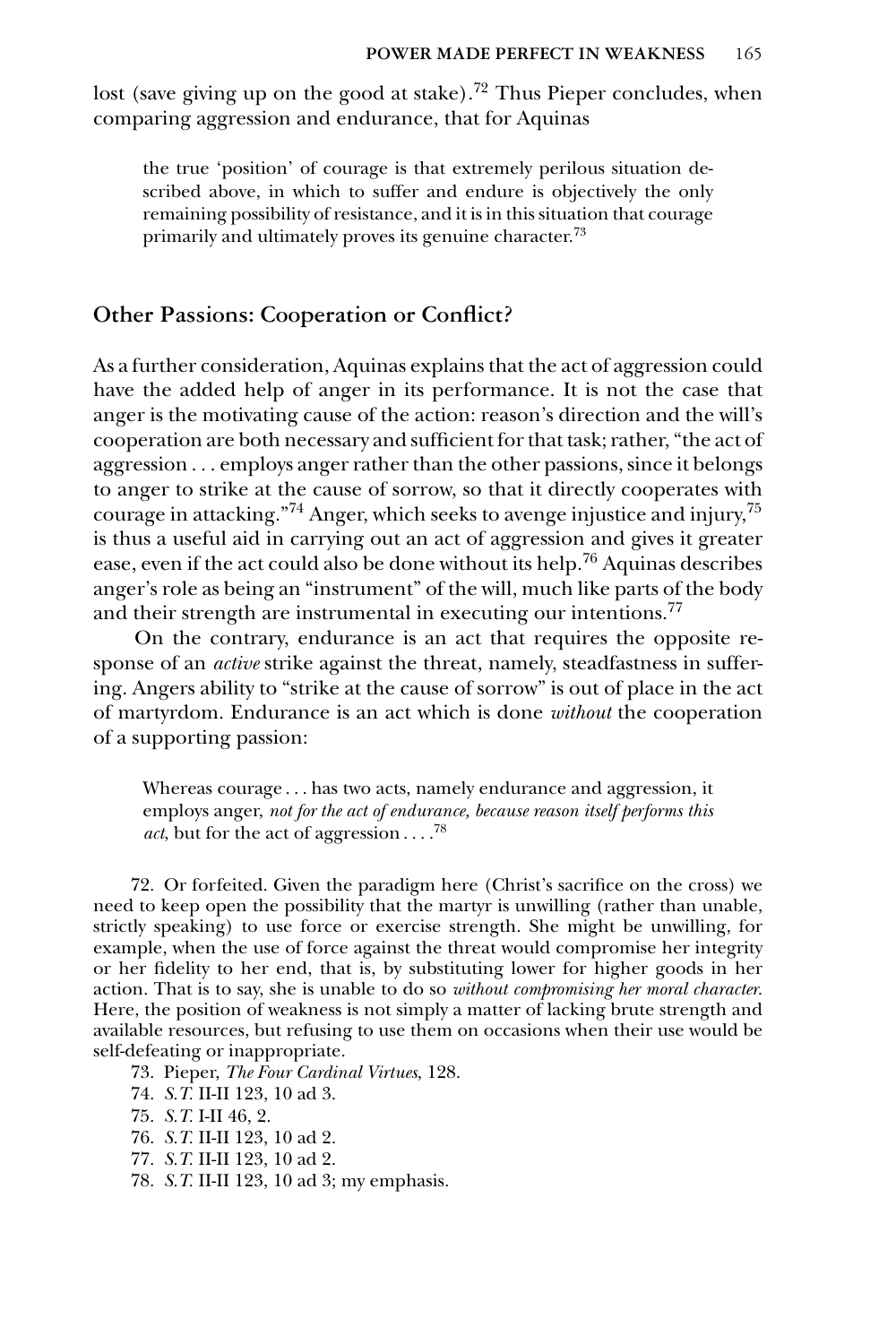Anger is of no help in the act of endurance:

Daring and anger do not cooperate with courage in the act of endurance, wherein its steadfastness is chiefly commended; for it is by that act that the brave person curbs fear, which is a principal passion, as stated above.79 (*S.T.* I-II, 25, 4)

Without the aid of a passion working to support reason, martyrdom, as an act of endurance, is again more difficult.<sup>80</sup>

While all acts of courage must deal with fear as an obstacle, another passion that typically accompanies endurance is sorrow.<sup>81</sup> Like fear and unlike anger, this passion is one *against* which endurance must prevail, rather than one that supports and upholds an agent's virtuous resolve. Sorrow—our emotional reaction to a present evil<sup>82</sup>— "by its very nature gives way to the thing that hurts,"<sup>83</sup> while endurance's task is to withstand the pain or danger and *not* give way. The virtue and the passion of sorrow work against each other in the act of endurance; by contrast, courage and anger mutually reinforce each other in the act of aggression. Endurance thus contends not only with an evil that threatens from outside, but also with an internal threat; the martyr must do battle against her own emotions as well as with an opponent. The martyr fights on two fronts at once, while the aggressor makes use of emotion as an internal ally against his external foe. This is another reason why endurance makes claim to being the paramount exemplar of a courageous act on account of greater difficulty.

## **Different Ends**

Although Aquinas notes that acts of endurance (of which martyrdom is paradigmatic) are more difficult than acts of aggression, there is a more important and invariable reason why martyrdom, and not military action,

80. Aristotle distinguishes the brave person from the person who fights from emotion, not by a difference in emotion, but in a difference in the role emotion plays: for the brave person, emotion "cooperates" with their act and is "most eager to run and face dangers," but it does not ultimately motivate the act, since the brave person acts for the sake of the fine. One needs to act not from feeling only, but from "decision and the goal." See the whole passage from *N.E.* iii.8, 1116b25–1117a5. The key here is that emotion cooperates with bravery, according to Aristotle, and his descriptions of 'emotional' bravery (which, he says, is closest to the genuine virtue) appear to follow the aggression model.

- 81. *S.T.* II-II 123, 10, ad 3.
- 82. And like fear, one inflicted by a stronger power (*S.T.* I-II 36, 4).
- 83. *S.T.* II-II 123, 10, ad 3; I-II 37, 4.

<sup>79.</sup> *S.T.* II-II 123, 11 ad 1.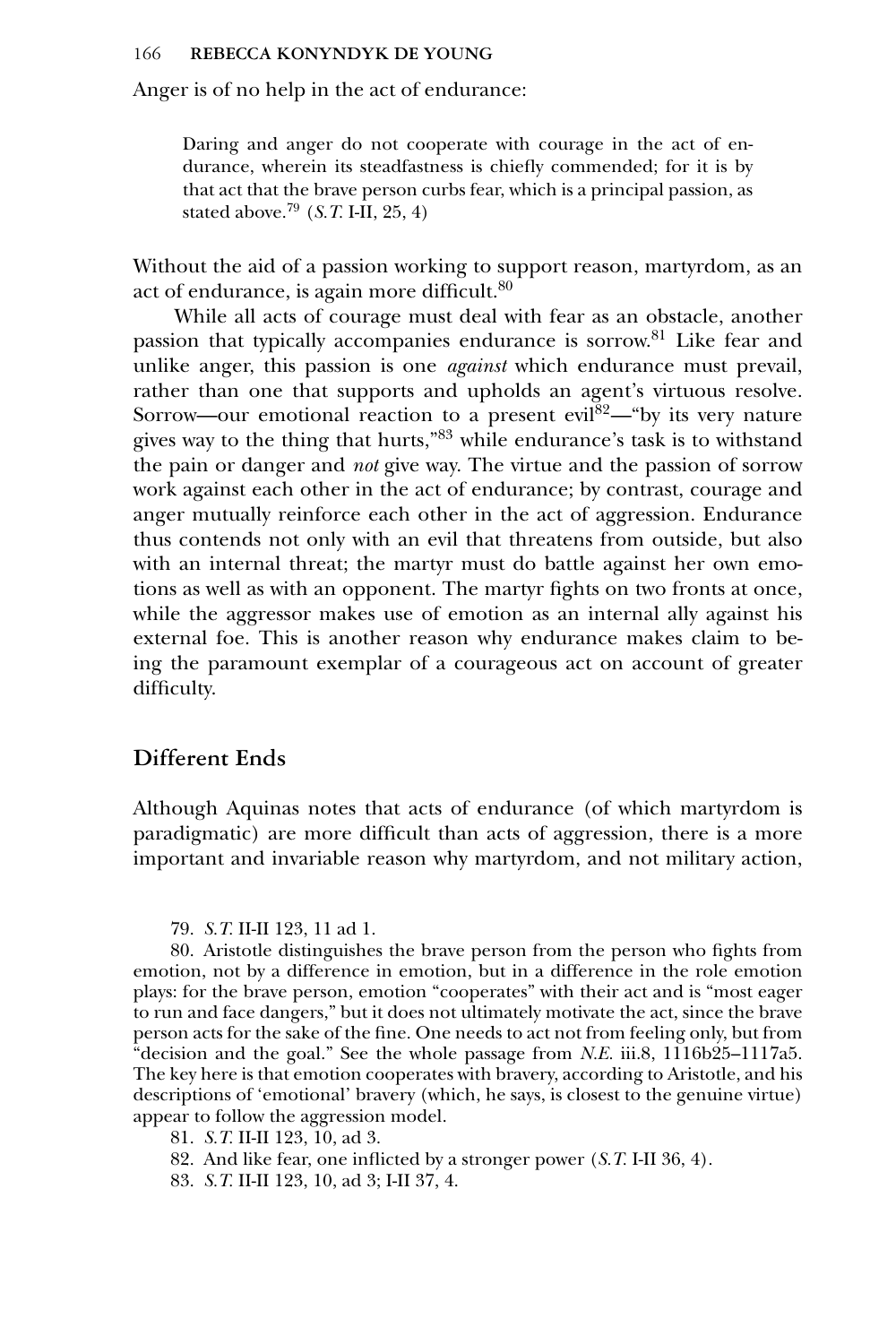is Aquinas's choice among acts best embodying courage. The reason is that the end at stake is a higher end, a greater good. As Aquinas puts it,

Two things must be considered in the act of courage. One is the good wherein the brave person in strengthened, and this is the end of courage; the other is the firmness itself, whereby a person does not yield to the contraries that hinder her from achieving that good, and in this consists the essence of courage.<sup>84</sup>

He quotes Augustine as saying, "Courage is love bearing all things readily for the sake of the object beloved,"85 and adds later that the greater the object loved the more that is worth sacrificing for it (to reiterate):

our love for a thing is proved to be so much the greater, according as that which we despise for its sake is more dear to us, or that which we choose to suffer for its sake is more odious.<sup>86</sup>

We have just considered how the difference in the difficulty of resisting evil tends to rank martyrdom higher than military actions given the endurance/aggression distinction. On the second point, the good for sake of which one acts, how do the two compare?

Acts of military courage can have as their goal a wide range of goods: a just cause, the prevention of suffering, the protection of human life or freedom, friendship with one's comrades in arms, loyalty to one's country and its ideals, and so on. Some of these goods are bodily goods, some are common goods or even spiritual goods, such as freedom or friendship. Yet Aquinas categorizes these goods under the heading of "human justice" and the virtue "safeguarding" them "civic courage." In the case of martyrdom, as we have seen earlier, charity commands the act elicited immediately by courage.<sup>87</sup> This is "gratuitous courage" (whose cause is not human action but the infusion of divine grace), and it is defined by having as its end "Divine justice," which is a higher good than justice achieved within human interactions. He says in *S*.*T*. II-II 124, 5, ad 3, "The good of one's country is paramount among human goods," and thus it is noble to give one's life (the good of the individual) for the sake of, for example, temporal peace or a just cause (a common good); "yet the Divine good, which is the *proper* cause of martyrdom, is of more account than human good."88

- 84. *S.T.* II-II 124, 2, ad 1.
- 85. *S.T.* II-II 123, 4, obj. 1.
- 86. *S.T.* II-II 124, 3.
- 87. *S.T.* II-II 124, 3.

88. My emphasis. Martyrdom would not count as martyrdom properly speaking without this end, although Aquinas does make room for analogous cases in *S.T.* II-II 124, 5 ad 3, in which human goods are referred to God. Aquinas never mentions the possibility of an act of aggression being ordered to the divine good; although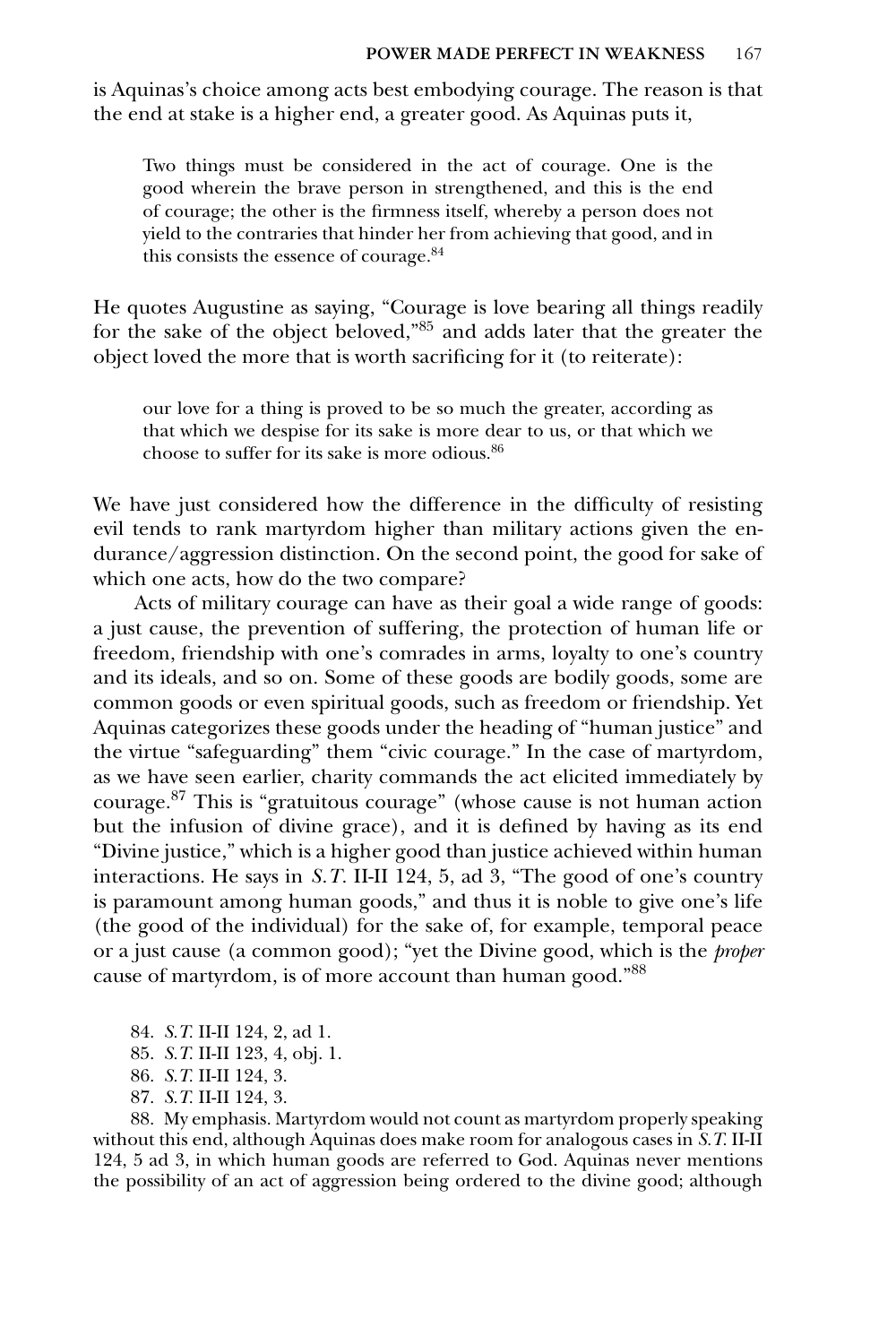Aquinas's ordering of goods implies that a martyr would give up even a spiritual, common good (for example, friendship or family)—in the event that it would be necessary—for the sake of a still higher good, the good of obedience and faithfulness to Christ. In this thought we hear echoes again of Christ's own example, in which faithful obedience unto death also cost him friendship and family.<sup>89</sup> To say it in another way, the kind of courageous action one is able to perform in the limit case is a function of what one ultimately loves most; the martyr thus can withstand the greatest fear and make the greatest sacrifice because she clings to the highest possible good. Thus courage in its most exemplary form is rooted in charity, love of God himself.

To summarize, then: from both the degree of difficulty and the ranking of ends, Aquinas can conclude that martyrdom more appropriately deserves the name of the act which best captures the highest expression of courage. Martyrdom gains its position of "chief act" of courage on account of its difficulty, given its position of greater weakness with respect to the threat and its adverse relation to the emotions. Moreover, it is aimed at the highest of goods, since love of God is a more noble cause than the highest of human goods.

When Aquinas described courage itself, he defined this virtue's essential task as "remov[ing] any obstacle that withdraws the will from following the reason."<sup>90</sup> He identified fear as the cause of withdrawal from the good, and fear's object as evil, particularly evils that involve difficulty or danger.  $91$ Both the military paradigm and the martyrdom paradigm fit this description; however, martyrdom, not military action, demonstrates how courage

such cases seem imaginable, and perhaps even actual (in the Old Testament wars for the Promised Land, for example). It may be telling, however, that there are no New Testament cases and no example from the life of Christ, that is, no direct evidence of its permissibility in the era of the giving of the New Law—the Holy Spirit—which is the immediate cause of the infusion of charity. This leads me to believe that Aquinas may have thought this sort of case is impossible, although he gives no argument for that conclusion.

<sup>89.</sup> Cf. Matt. 8:18–22, Matt. 12:46–50, and Matt. 26:47–56, also John 6:60. Could Aquinas also be recalling his experience of leaving family loyalties behind upon joining the Order of Preachers, as his own *imitatio Christi* (although accounts differ as to how radical a break this amounted to (cf. Torrell, vol. 1, pp. 8–12; Weisheipl, pp. 26–36; as an interesting aside, see also S.T. II-II 101, 4 ad  $4\text{ }^{\circ}$  Whether the duties of piety towards one's parents should be set aside for the sake of religion?")?

I do not mean (nor does Aquinas) to imply that these goods will always conflict or will always require a choice between them. The point here is that, in the case that they do or might, one's ultimate loyalties must be to something higher. It echoes Augustine's main point in *Civ. Dei.* XIX.xvii.

<sup>90.</sup> *S.T.* II-II 123, 3.

<sup>91.</sup> See 123, 3, ad 2: "Dangers and toils do not withdraw the will from the course of reason, except insofar as they are an object of fear."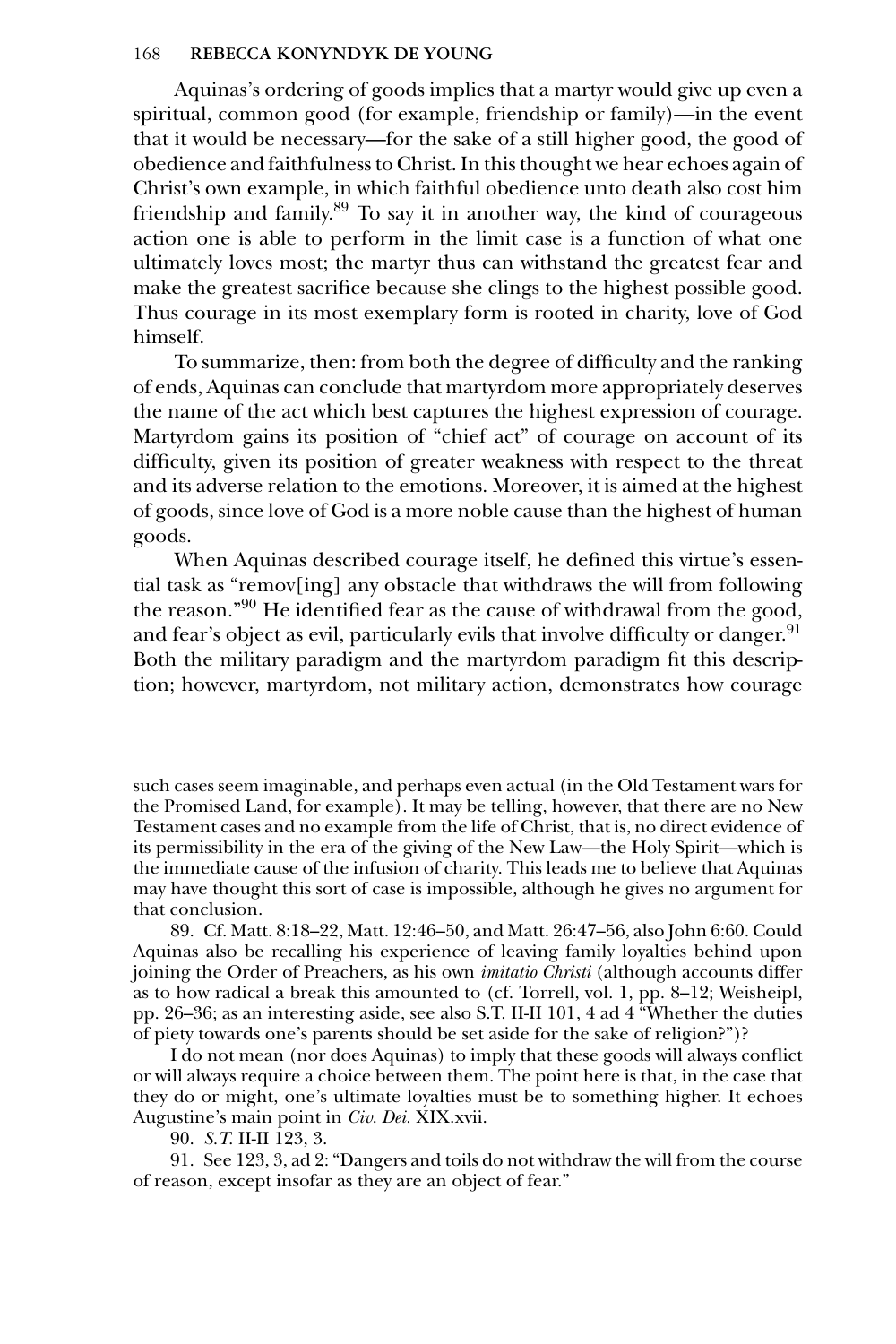operates when fear is most difficult to curb or control, and the good at stake is the highest at which one can aim. In *The Four Cardinal Virtues*, Josef Pieper summarizes this point:

The essence of courage is neither attack nor self-confidence nor wrath, but endurance and patience. Not because (and this cannot be sufficiently stressed) patience and endurance are in themselves better and more perfect than attack and self-confidence, but because, in the world as it is constituted, it is only the supreme test, which leaves no other possibility of resistance than endurance, that the inmost and deepest strength of [a person] reveals itself. Power is so manifestly of the very structure of the world that endurance, not wrathful attack, is the ultimately decisive test of actual courage, which, essentially, is nothing else than to love and to realize that which is good, in the face of injury or death, and undeterred by any spirit of compromise.<sup>92</sup>

# **IV. CHALLENGING MARTYRDOM'S STATUS AS A PARADIGM OF VIRTUE**

### **Restricting the Range of Virtue?**

If we find Aquinas's arguments so far acceptable, now that we understand the psychology behind them, we might yet encounter objections to the choice of martyrdom as courage's chief or exemplary act. The first objection is to making martyrdom a *paradigm* act, and the second, as a paradigm act of *virtue*. I will consider the first briefly, and the second in more detail.

First, choosing martyrdom, an act as rare as it is exemplary, may make Aquinas's account of courage look like just one more case of the preoccupation of moral theorists with unusual, and often highly imaginative and improbable cases that have only a tenuous relation to the more common problems facing ordinary agents trying to live the moral life. This objection carries more weight if we read Aquinas as advantageously framing the moral life primarily in terms of everyday virtues *in contrast to* more esoteric contemporary "hard-case" or dilemma-based approaches to ethics. Further, this objection strikes at the heart of Aquinas's own mission and purpose in writing the *Summa Theologiae*, and especially the ethical part of the *Summa*: to offer beginners in the faith instruction for moral formation in Christlikeness.  $93$  If the exemplar he offers here is too far removed from ordinary experience and too remote a possibility for imitation to be feasible, then it is not clear how instructive it will actually be.

- 92. Pieper, *The Four Cardinal Virtues*, pp. 130–31.
- 93. See Leonard Boyle, "The Setting of the *Summa theologiae* of Saint Thomas."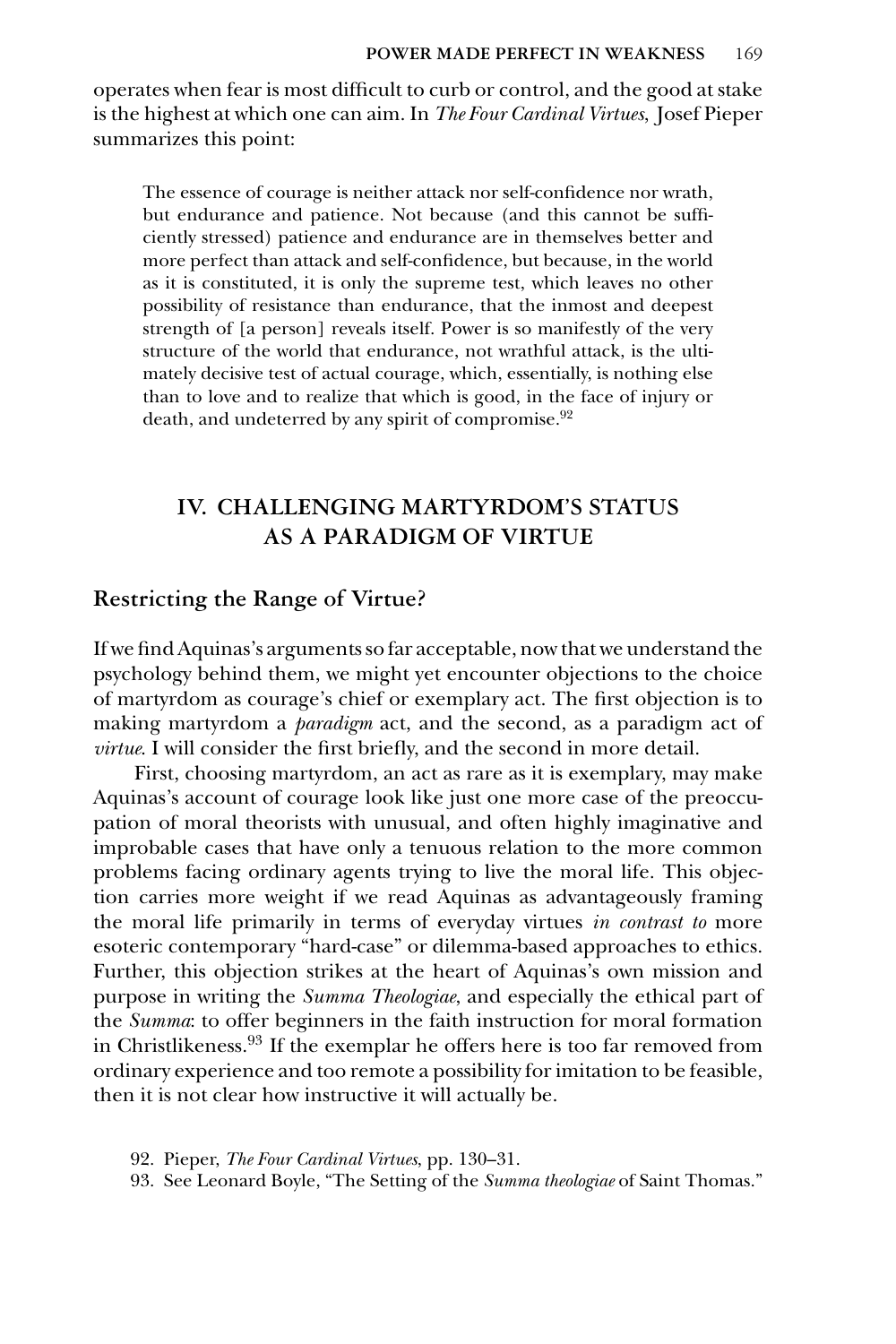In reply, I think the opposite is true: holding on to the military paradigm actually narrows the range of the virtue more than the martyrdom paradigm. The main point of making martyrdom the paradigm is to show that courage can be expressed as much or more in suffering as it can in striking out against a threat. The military paradigm has, until very recently, been restricted to males and even further restricted to those males who meet certain requirements for ability and physical strength. $94$  To make martyrdom the model to follow allows anyone who is able to suffer to echo this supreme example of courage in their own lives, and leaves physical power, with its attendant gender and age limitations, out of the picture. Anyone who is weak, vulnerable, or unable or unwilling to use force is a candidate for practicing this virtue—including women, children, the elderly, the economically and socially disempowered, and even the disabled. In this way, the implications for Aquinas's transformation of this Aristotelian virtue are radical in ways Aristotle would neither have dreamed of nor approved. Courage's essential character is to trust Christ when he says, "My grace is sufficient for you, for my power is made perfect in weakness" (2 Cor.  $12:7-10$ ).

As fallen and vulnerable human beings in a world marred by sin and death, the endurance of suffering is necessary for all of us, and the exemplar act of courage here is an answer to the question (not asked often enough by contemporary citizens of the first world), "What is left for me to do when my own strength is exhausted, my burdens can't be lightened, or my problems can't be fixed?" It also necessarily raises the morally crucial question, "What is worth suffering for?" Moreover, for Aquinas's own students, as for us, the moral life as the process of sanctification intentionally becoming more and more like Christ—requires the death of the old self and the coming to birth of the new, dying *with* Christ and *like* Christ in order also to rise with him. So martyrdom, in an analogical but no less important sense, is a task for all of those who claim Christ as their own.<sup>95</sup>

In conclusion, rather than narrowing the virtue, Aquinas's version of courage actually opens up the range of possible practitioners, in a way that

94. Contemporary American films contain thousands of examples of heroes exemplifying this moral ideal, all but a handful of whom are virile males. And the classic American hero, probably even more so than his ancient Greek counterpart, embodies the ideal of courage not only as physical strength but as the strength to handle things *on his own*, without help from others (e.g., *Die Hard*, *Air Force One, Rambo*). Martyrdom, in contrast, seeks to stand fast, but not to stand alone (more on this in the last section). See also Cessario's (mostly undeveloped) comment that for Aquinas, the virtues are relational, pp. 20–21, my "Aquinas's Virtues of Acknowledged Dependence," *Faith and Philosophy* 21:2 (April 2004), and MacIntyre's *Dependent Rational Animals*, chap. 10.

95. See the Apostle Paul's words in Phil. 3:7–11.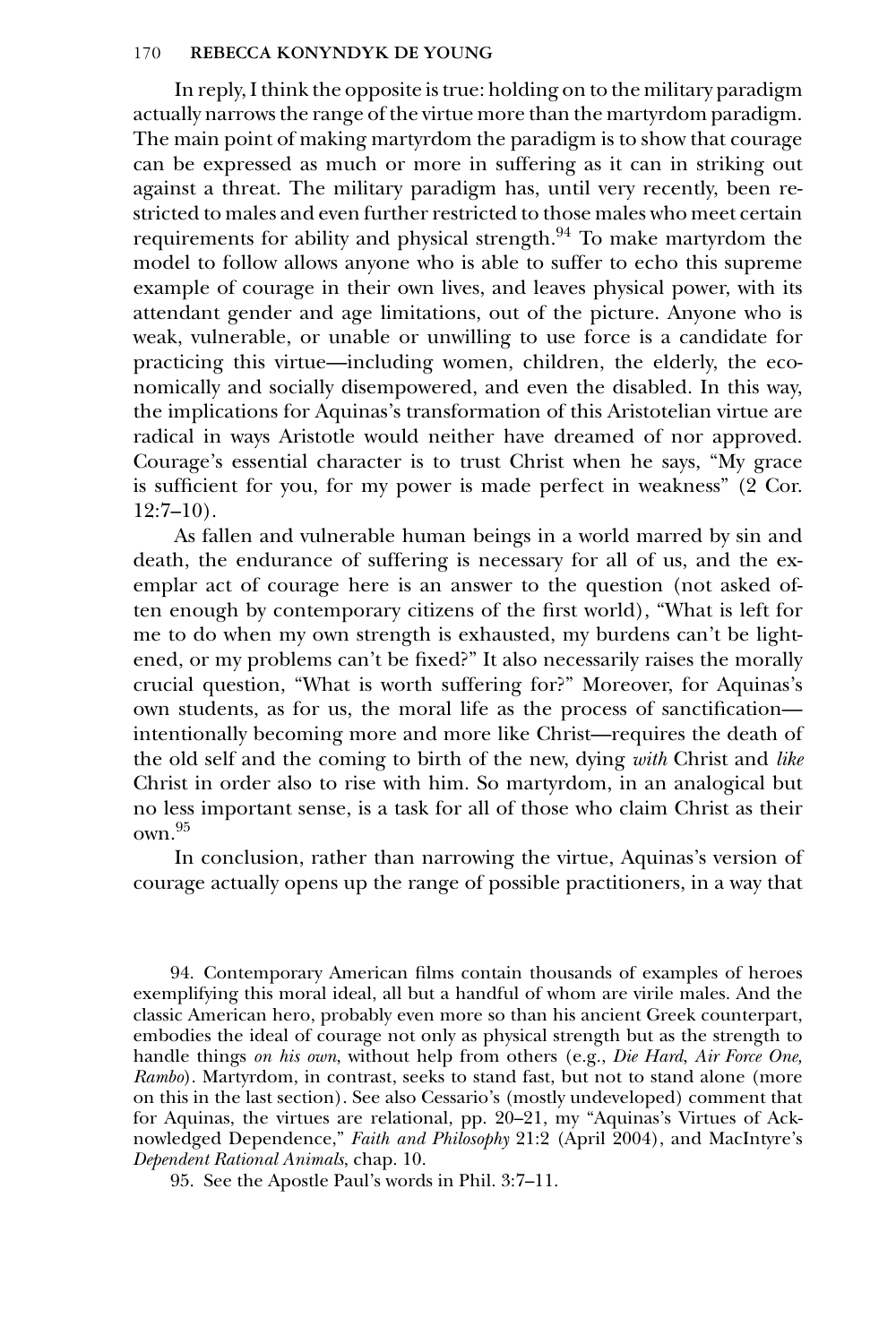breaks from both Aristotelian and contemporary ideals, and in a way that is consistent with his own pedagogical purposes in the *S*.*T*. 96

## **Facility, Pleasure, and Virtue**

There is, however, a further serious objection to martyrdom as a paradigm act of courage that we need to consider. It is serious because it poses a challenge to martyrdom's very status as an act of *virtue*. When we consider the lack of happiness and ease that attend opportunities to exercise courage in the act of martyrdom, this act looks less and less like a genuine act of virtue, since both Aquinas and Aristotle understand virtuous activity—as constitutive of human flourishing—to be performable with both a certain ease (or facility) and delight. $97$  However, Aquinas states frequently that the martyr experiences difficulty, pain, and sorrow in death.

So regarding martyrdom's status as an act expressing *virtue*, we may wonder about the degree of *difficulty* still present in the act even for the martyr who (presumably) has mature or highly perfected virtue. Recall that, when comparing courage's two acts, endurance and aggression, Aquinas argued that endurance was the greater act of courage because it has a greater degree of difficulty inherent in it. But this inherent difficulty itself now creates a problem. When we think about the prospect of death, no matter how steadfast and committed to reason's good we are, the difficulty for us—as *embodied* rational creatures—of acting on that commitment never quite fades away. This means that not only will martyrdom lack ease, but also that courage's operation will naturally lack its characteristic accompanying delight or pleasure.<sup>98</sup> Why then, does the pleasure that comes with the ease of doing something that is connatural to us seem to escape even the most mature virtuous agents in this act of courage?<sup>99</sup> It seems to make sense that this would disqualify martyrdom as a true act of virtue.

Considering this problem in *S*.*T*. II-II 123, 8, Aquinas begins by identifying the two types of pleasure or pain that can be associated with an act of virtue: physical pleasure and pain, and spiritual *delight* and *sorrow*. 100

96. Although I do not make this point here, I have argued elsewhere that the usefulness of an exemplar is not limited to its direct imitability; an ideal can teach in other ways as well—see chap. 2.1.1 and chap. 5 of my *Virtues in Action* (Ph.D. diss., University of Notre Dame, 2000).

97. See *N.E.*i.8 1099b10–20; ii.3 1104b5; x.5 1176a10 ff., and also Aquinas's *QDVC* a. 9 ad 13: "before acquiring the habit of virtue a person does not do the works of virtue as the virtuous person does, namely, promptly and without doubt and with pleasure and easily."

98. Especially since there is no way to practice this act repeatedly; no training of the passions by habituation, at least for this limit case, is possible.

99. See the treatise on the passions *inter alia*: *S.T.* I-II 27, 1; 29, 1.

100. *S.T.* I-II 35, 2. Sorrow and delight are the spiritual analogues of physical pain and pleasure.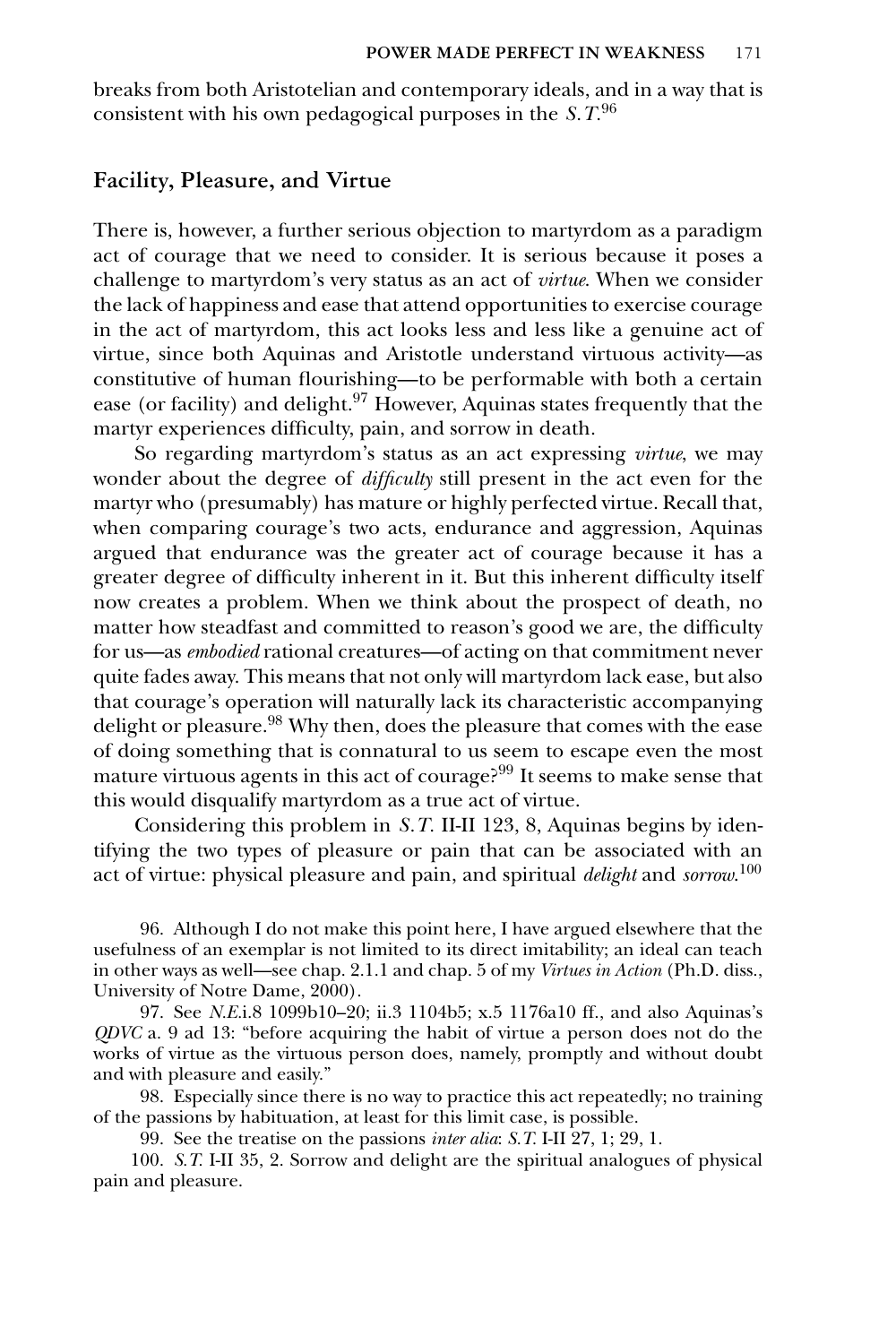Delight is the pleasure of the soul that accompanies any act that is in accord with one's nature (which includes virtue, as it is a sort of "second nature"); it is an approval of and satisfaction in this state of order and integrity of the self.<sup>101</sup> Physical or bodily pleasure, by contrast, is that which ordinarily comes through the sense of touch.

In an act of courage, as Aquinas has explained it, one faces the threat of physical suffering and even death. These dangers and difficulties typically cause bodily pain, without any countervailing bodily pleasure, even if one's fear can be withstood. Aquinas is unflinchingly honest about the phenomenology of this act when he says, "Now the sensible pain of the body makes one insensible to the spiritual delight of virtue. . . ". This is due in large part to the fact that we are bodily beings:

[S]ince bodily pain is more sensible [than the delight of virtue], and the sensitive apprehension is more in evidence to us, it follows that spiritual pleasure in the end of virtue fades away, so to speak, in the presence of great bodily pain.102

In ordinary circumstances, the bodily pain will feel strong enough to obscure the spiritual pleasure taken in the act, even if it is not sufficient to deter one from acting bravely. Thus, Aquinas quotes Aristotle approvingly: "it is not necessary for a brave man to delight so as to perceive his delight, but it suffices for him not to be sad."103

If bodily pain were not enough, brave acts in which one sacrifices the good of one's very life require—along with the sacrifice of a natural bodily good—the additional sacrifice of losing the necessary condition for many further virtuous actions, friendships, or relationships. This aspect of the harm and difficulty of acts of courage causes *spiritual sorrow*. The brave agent acknowledges regretfully and with pain the loss of these opportunities for spiritual good, along with the bodily pain suffered.

As a result, the balance appears to fall even further to the side of pain and sorrow, and further away from the ease and pleasure one takes in virtuous deeds. Nevertheless, if the good of virtue were not somehow recognized, despite fear and pain, as the greater and therefore more choiceworthy good,

101. In a normal act of virtue, the virtuous agent takes a natural delight in the act. This delight accompanies or is part of the activity itself—it is *not* the result of thinking about the act and congratulating oneself on one's achievement.

102. *S.T.* II-II 123, 8 ad 3. Sometimes it sounds as though the natural operation of the reason in choosing and commanding the good lacks its accompanying pleasure altogether: "The vehemence of the action or passion of one power hinders the action of another power: wherefore the pain in one's senses hinders the mind of the brave person from feeling delight in its proper operation" (*S.T.* II-II 123, 8 ad 1).

103. *N.E.* ii, 3 and iii, 9; cited by Aquinas in *S.T.* II-II 123, 8 and in a.10, ad 15 of the *QDVC.* I have left the masculine pronoun here because it is more faithful to Aristotle's original intent.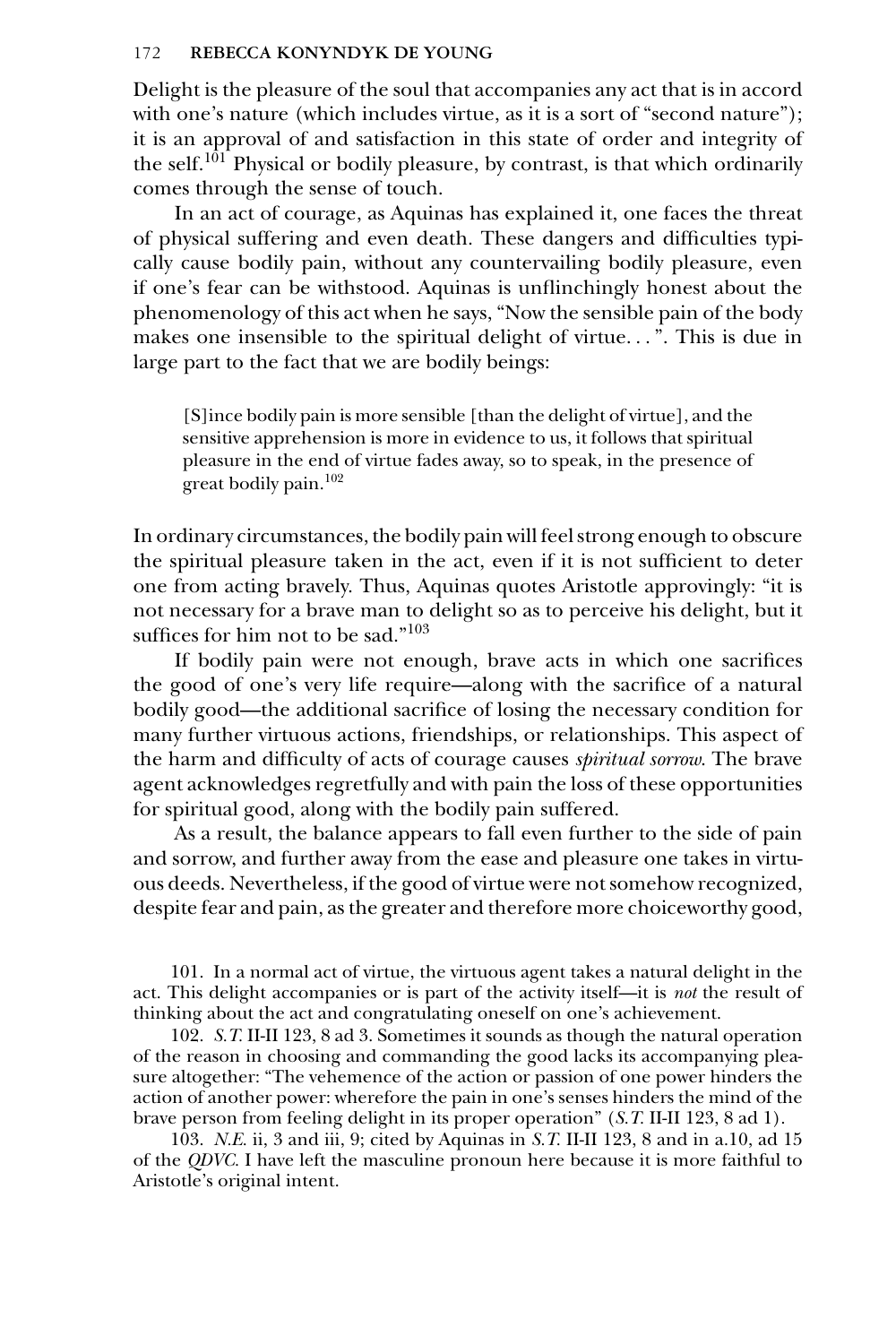and if this recognition of the greater good did not include a deep appreciation for that end as genuinely better, no acts of courage would be chosen or performed. As Aquinas puts it, "the delight of virtue overcomes spiritual sorrow, inasmuch as a person prefers the good of virtue to the life of the body and to whatever belongs to it."<sup>104</sup> So, "in the brave person, spiritual sorrow is overcome by the delight of virtue."<sup>105</sup> Therefore, even if the brave person is overwhelmed by bodily pain, the balance of spiritual pleasure (delight in this act of virtue as good for its own sake) over spiritual pain (sorrow at the loss of spiritual goods made possible by continued life) favors the act of virtue. In the body of the article, Aquinas insists that although "the sensible pain of the body makes one insensible to the spiritual delight of virtue. . . *Yet* the virtue of courage prevents the reason from being entirely overcome by bodily pain" so that one does not fail to act bravely or persevere in one's act.106

Love for the greater good of virtue is still present to enable the agent's choice, even if difficulty outweighs delight during the actual performance.107 The act thus remains choiceworthy on account of the end even if the activity itself is not pleasant. Here, Aquinas is simply following Aristotle's position.<sup>108</sup>

Even if Aquinas can get the balance of pleasure and pain to work out right (and just barely at that), however, we might still object that courage, one of the virtues on which the whole moral life hinges, seems to involve so much difficulty and so little delight.<sup>109</sup> Naming martyrdom as our exemplar act of courage only heightens this problem, for how could this act, painful as it is, have the ease and pleasure of a quasi-natural operation for anyone? This objection's force is further exacerbated by the fact that such great endurance is surely only possible for the mature and perfected virtuous agent, the one for whom virtue has become second nature and thus the one who is *most* likely to take delight in the operations of virtue.

Aquinas takes his explanation one step further in his *Disputed Question on the Virtues in General*, article 10 ("Whether there are any infused virtues in human beings"). In this passage, he addresses the different efficient

104. *S.T.* II-II 123, 8.

105. *S.T.* II-II 123, 8 ad 3.

106. *S.T.* II-II 123, 8. My emphasis.

107. The act of courage will always be "painful by its nature" (123, 8 ad 2)—for all bodily beings (as humans are) the loss of life is a natural evil; nevertheless, says Aquinas, even though the pain is more strongly felt, the agent is not deterred from the good end he has in sight. The act itself is naturally painful, but the agent still takes delight in the *end* achieved, (123, 8 ad 2), and, as we saw earlier, it is love of the end that ultimately motivates the act.

108. *N.E.* iii.9, 1117b15.

109. "A virtue is called cardinal, meaning principal, because the other virtues are based on it much as a door swings on its hinges" (the Latin *cardo, cardinis* means "hinge") *QDVC*, a.12, ad 24.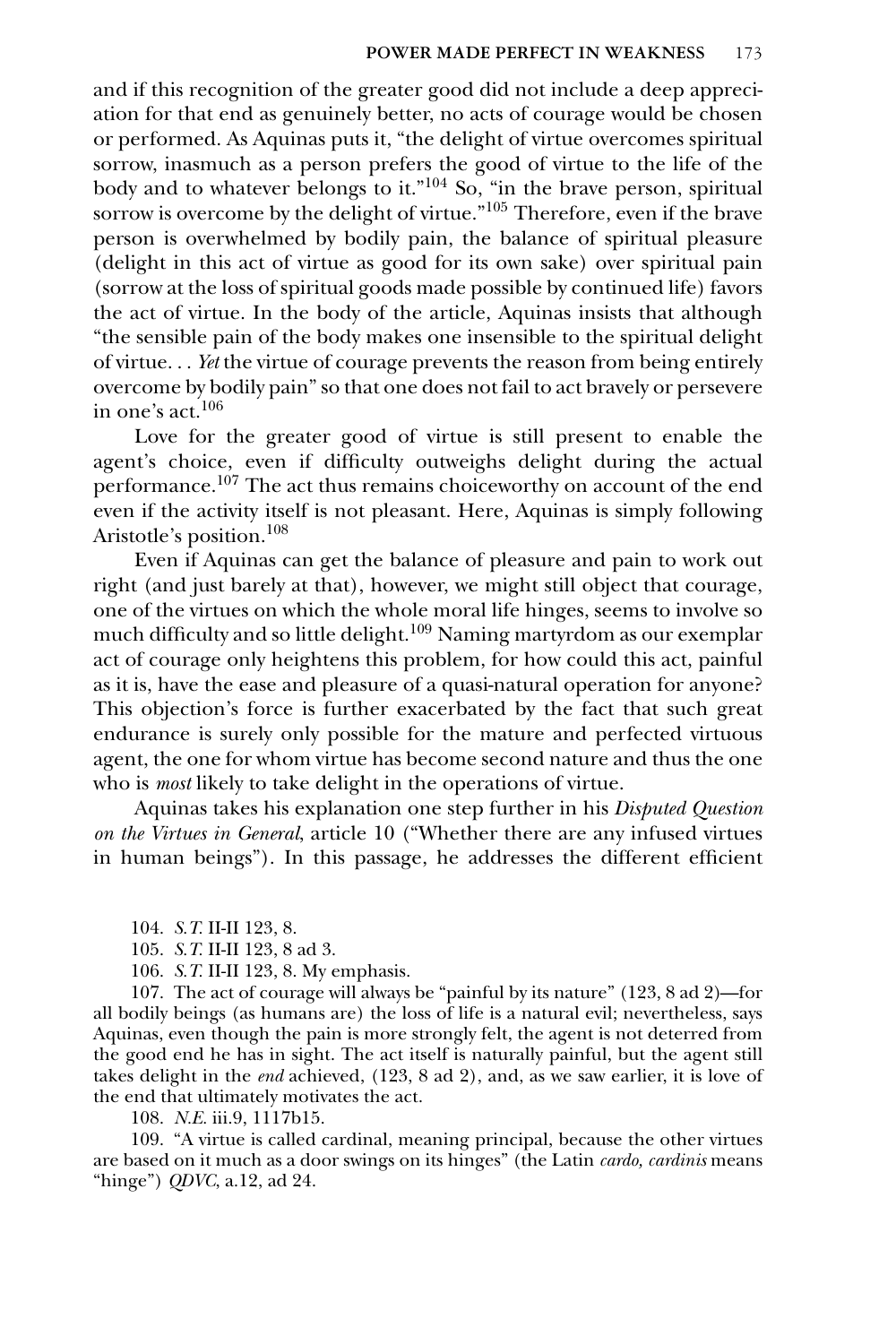causes of virtue in human agents and explains how different causes entail differences in virtues' operations and their attendant delight, using the distinction between acquired and infused virtue.

With acquired virtue, through long practice and conditioning, we can cultivate habits of the emotional part of our nature (the sensitive appetite) as well as of the reason and will. This process of habituation yields welltrained passions that then cooperate with the commands of reason and the choices of the will. This cooperation or harmony among the internal motive principles of the human person accounts for the natural facility and pleasure typical of acts performed by the mature virtuous agent. Both Aquinas and Aristotle maintain this account of virtue's acquisition and subsequent operation. Aquinas's account diverges from Aristotle's, however, through the addition of infused virtue.

Aquinas believes that grace is an efficient cause of virtue in addition to practical training in acts of virtue, so that the moral agent can acquire a virtue from a supernatural (divine) power. The agent can thus attain in some measure a level of virtue that is beyond her own natural ability to cultivate. On Aquinas's account, these virtues are infused by grace, as opposed to being acquired by human effort and practice, in order that we might be disposed to our ultimate end "which exceeds the proportion of human nature."<sup>110</sup>

Acquired and infused virtues each work in different ways to help us stand firm in virtue when passions threaten to undermine us. This difference is a direct result of their mode of acquisition. Acquired virtues are caused by repeated acts of virtue—habituation. This means that acquiring this kind of virtue is largely within our control. The deliberate work of acting according to virtue, when this is repeated over time, serves to train (educate or redirect) the appetitive side of our nature itself, rather than merely altering the force of its effect on us with respect to action. The change reorients the appetite toward goods identified by reason, rather than the goods toward which the sensitive appetite taken by itself would tend. The resulting harmony between the parts of the soul must be reinforced just as carefully as it was cultivated. As one progresses in virtue, the presence of counterpassions gradually fades away.

Acquired virtue has the effect that the attacks of concupiscence are felt less. This effect results from the causality of acquired virtue; by the frequent acts by which one grows accustomed to virtue, one gradually grows unaccustomed to obey one's [concupiscible] passions and begins to resist them. From this it follows that one senses their attacks the  $less.<sup>111</sup>$ 

110. *S.T.* I-II 51, 2 and 4; 55, 4. 111. *QDVC*, a.10, ad 14.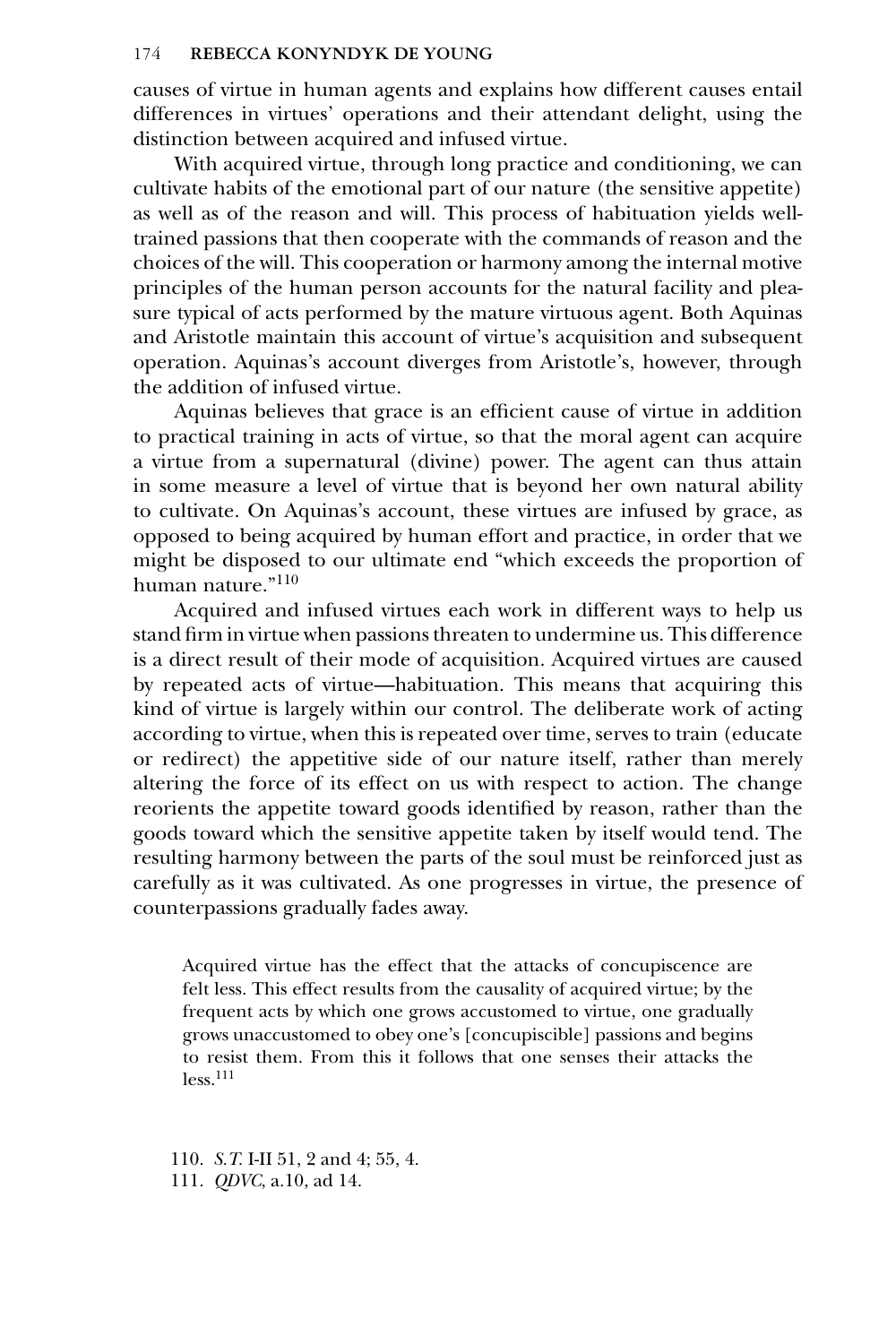The glaringly obvious difficulty here for martyrdom is that it is not a repeatable act, so no habituation in actually facing the fear that comes with undergoing death is possible. The best one might do is practice acts that require great pain and sacrifice, but even these are not likely to be common enough in everyday life to afford the requisite education of the appetite, even if they come closer to the state desired.<sup>112</sup>

Infused virtues, on the other hand, are not acquired by long practice, and they are not the result of repeated actions on our part. They are given to us by grace, by which we acquire a power that is in some sense above our own (even though, strictly speaking, it is the agent herself who still acts from an intrinsic motive principle). Because we acquire these virtues *without* the training and practice that accompanies acquired virtue, our passions have not been accordingly educated, reoriented, and reshaped to respond to reason. Their direction remains unchanged. What changes, then, with the acquisition of infused virtue, is the *effect* of those passions: we still feel their pull, but their ability to weaken our resolve is undercut by the virtue. Acquiring and possessing the virtue therefore strengthens our defenses, rather than diminishing the opposing desires. "Infused virtue is of value in that, even though the passions be felt, still they in no way gain control. For infused virtue effects that we in no way obey the desires of  $\sin$ ."<sup>113</sup> After receiving the virtue by infusion, we can, by repeatedly acting from it, strengthen and increase the habit in the same way we would an acquired virtue.<sup>114</sup>

Aquinas continues, in *QDVC* a. 10, ad 15, by addressing the delight and difficulty in the performance of virtuous acts:

Because infused virtue does not at once always remove the stings of the passions, as acquired virtue does, for this reason it does not in the beginning operate with much delight. This does not destroy the nature of virtue, because at times it is sufficient for virtue that it work without sadness, nor is it required that it work with pleasure, because of the severe attacks [from opposing passions] that are experienced. Thus, in the *Ethics*, the Philosopher says that it is enough that the courageous man act without sadness.<sup>115</sup>

So at ad 14 of article 10 in the above-mentioned disputed question, he notes that the effect of both acquired and infused virtues is to control

112. As an additional caveat, Pieper quotes several Church Fathers warning Christians that martyrdom is not to be sought after (*The Four Cardinal Virtues*, pp. 118– 19). Aquinas says intemperance is more curable than cowardice on these grounds, as well (*S.T.* II-II 142, 3 ad 2).

113. *QDVC*, a.10, ad 14.

114. *S.T.* I-II 51, 4 ad 3, but see also *QDVC* art. 11 *resp*.

115. The sadness mentioned here is not meant to exclude the passion of sorrow altogether (see *S.T.* I-II 59, 3), but rather to indicate regret or dissatisfaction with the good of virtue itself which was chosen.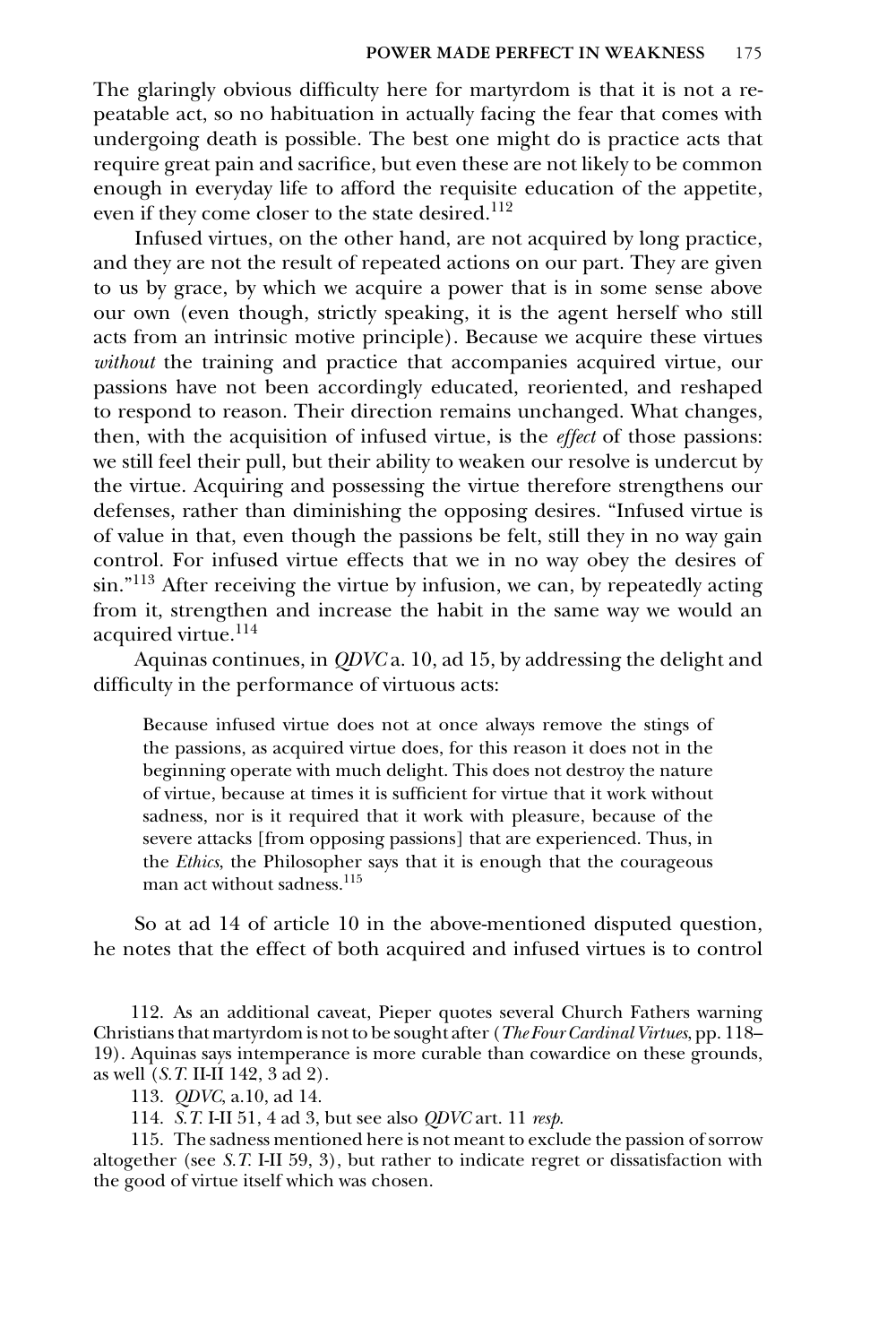contrary passions to the extent that an agent can prevail amidst struggle, but not avoid struggle altogether:

The passions that incline us towards evil are not completely suppressed by either acquired or infused virtue, unless it be in an extraordinary and miraculous manner. For the struggle . . . remains, even after moral virtue is had. . . . However, these passions are subdued by both acquired and infused [virtue], to the extent that a person is not violently disturbed by them.

This means that in the case of martyrdom, the exemplar act of courage, we have two possibilities. First, the practiced moral agent should be considered virtuous as long as fear of death and other passions contrary to reason are not strong enough to disrupt sight of the good at stake or perseverance in virtuous action, even if there is no delight taken in the act itself (acquired virtue).<sup>116</sup> Or, secondly, the moral agent could be struggling against passion to the point of dangerous weakness; however, with the additional help of divine grace, the agent gains the strength to overcome this weakness and persevere nonetheless (infused virtue). In both cases, we note that the moral agent remains at a point where passions conflicting with reason are still present and have some force, although in neither case will the virtuous agent be overcome by these passions or allow them enough fore to override commitment to the good as determined by reason. In both cases, then, the martyr's act still looks more like a case of continence or self-control than full-fledged virtue.

It would be reasonable simply to conclude that, even in Aquinas's paradigm act of courage, we should expect to find a moral agent struggling to some extent against opposing internal motive forces. The agent is not a picture of complete integrity or harmony—at least not in this life. In conceding this, Aquinas might simply be offering a realistic picture of the moral life: even for those mature in virtue, too much good has to be sacrificed and too much good is at stake for agents to experience harmony of passion in this sort of act. It is only to be expected that the persons of mature virtue will feel this loss fully, especially since they truly appreciate what is being relinquished, even if they are not swayed from their good end. In fact, Aquinas explicitly argues elsewhere (based on Christ's own example) that sorrow is compatible with moral virtue as long as sorrow is not felt over virtue itself, but is rather directed at appropriate objects and moderated according to reason.<sup>117</sup>

116. We have mentioned earlier the problem of the impossibility of full habituation here, and so the training of the passions must remain incomplete, even if the agent has acquired some diminishment of fear.

117. *S.T.* I-II 59, 3.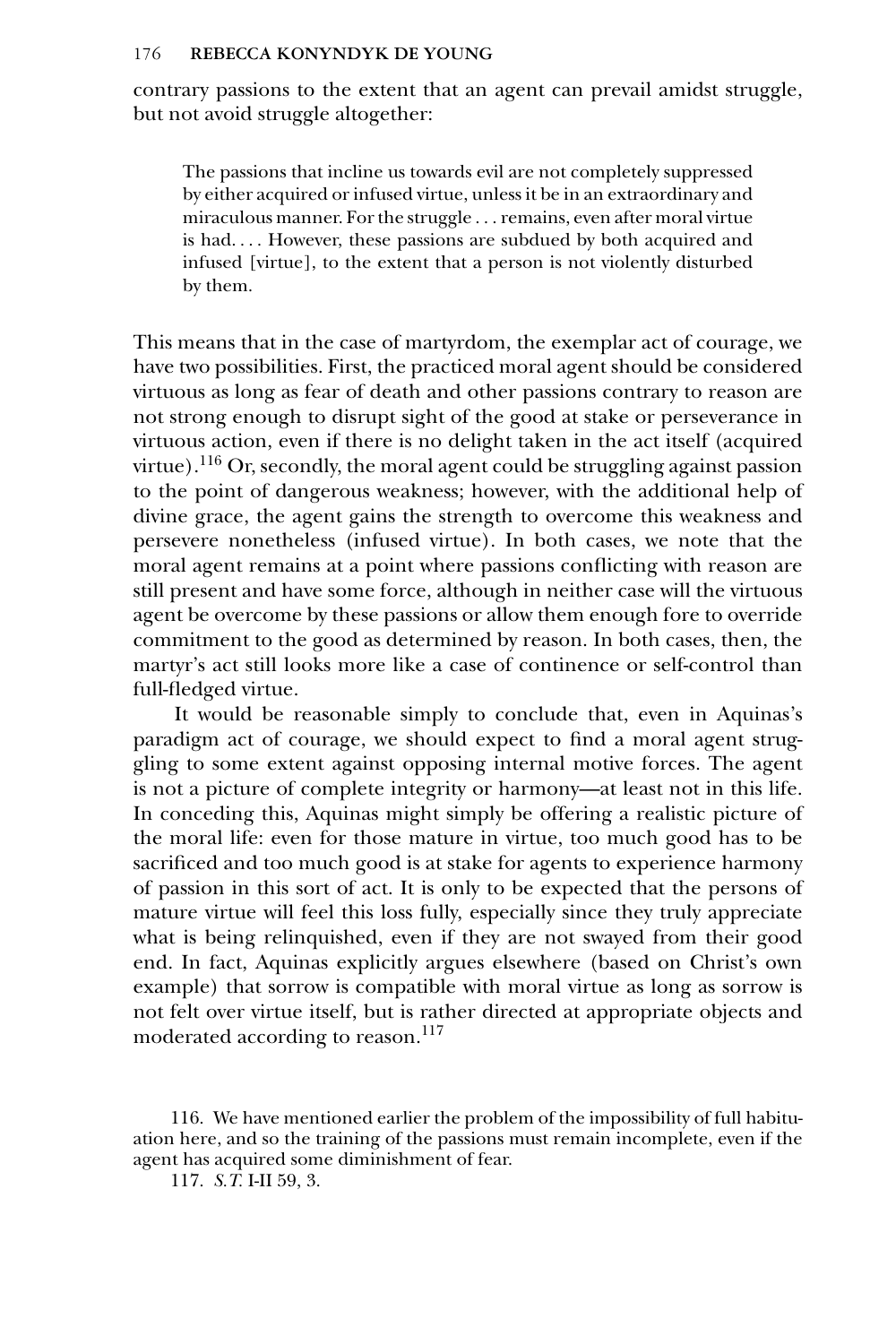Were this the end of his answer, Aquinas would evidently share Aristotle's ideal of the perfectly virtuous person—whose internal harmony and the integral working of whose powers of body and soul create delight in acts of virtue and remove internal obstacles to performing virtuous actions—while not overestimating the present achievability of that ideal.<sup>118</sup> This would hold true of both the virtues acquired by human practice *and* those infused by divine grace. While Aristotle and Aquinas can agree that delight in this case comes from the achievement of the end and not the virtuous act itself,<sup>119</sup> it is also notable that by making *perfect* beatitude our ultimate end,<sup>120</sup> Aquinas has set the bar higher than Aristotle, which gives him even more reason to deny the present achievability of perfect virtue and the pleasure that accompanies it.<sup>121</sup> Still, if this were the extent of Aquinas's argument, it would also appear that he is conceding the objection rather than answering it.

Strikingly, however, this is *not* the end of Aquinas's account. He concludes in *S*.*T*. II-II 123, 8, that grace also works on some occasions to effect the *pleasurable operation* of virtue.<sup>122</sup> According to Aquinas, in these cases,

the sensible pain of the body does make one insensible to the spiritual delight of virtue, *except for the copious assistance of God's grace, which has more strength to raise the soul to the Divine things in which it delights, than bodily pains have to afflict it.*<sup>123</sup>

118. See *S.T*. I-II 61, 5: "Whether the cardinal virtues are fittingly divided into social virtues, perfecting, perfect and exemplar virtues?"

119. *S.T.* II-II 123, 8; *N.E.* iii.9 1117b15.

120. *S.T.* I-II 1–5.

121. Although on the subject of the ultimate end, Aquinas makes much of Aristotle's comment at *N.E.* x.7, 1177b25–1178a where he urges us to strive to be immortal and divine insofar as we can.

122. "Joy" is numbered among the fruits of the Holy Spirit, gifts that Aquinas describes giving sweetness to acts which have reached a certain perfection, as the [fully ripened] fruit on a tree is sweet (*S.T.* I-II 70, 1); hence he quotes Ambrose as saying: "virtuous deeds . . . 'refresh those that have them, with a holy and genuine delight'." It is also an interior effect of the principle act of charity (*S.T.* II-II 28).

123. My emphasis. In *Christians Among the Virtues* (pp. 160–61), Hauerwas and Pinches also allude to this point, but defend it by conflating the virtue of gratuitous courage and the gift of the Holy Spirit that is also named fortitude. While the martyr might indeed have both virtue and gift, Aquinas credits the gift (*S.T.* II-II 139) and not the virtue with the following effect: "Yet furthermore our minds may be moved by the Holy Spirit, in order that we may attain the end of each work begun, and avoid whatever perils may threaten. This surpasses human nature: for sometimes it is not in our power to attain the end of our work or to avoid evils or dangers, since these may happen to overwhelm us in death. But the Holy Spirit works this in us, by bringing us to everlasting life, which is the end of all good deeds and the release from all perils. A certain confidence of this is infused into the mind by the Holy Spirit Who expels any fear of the contrary. It is in this sense that fortitude is reckoned a gift of the Holy Spirit."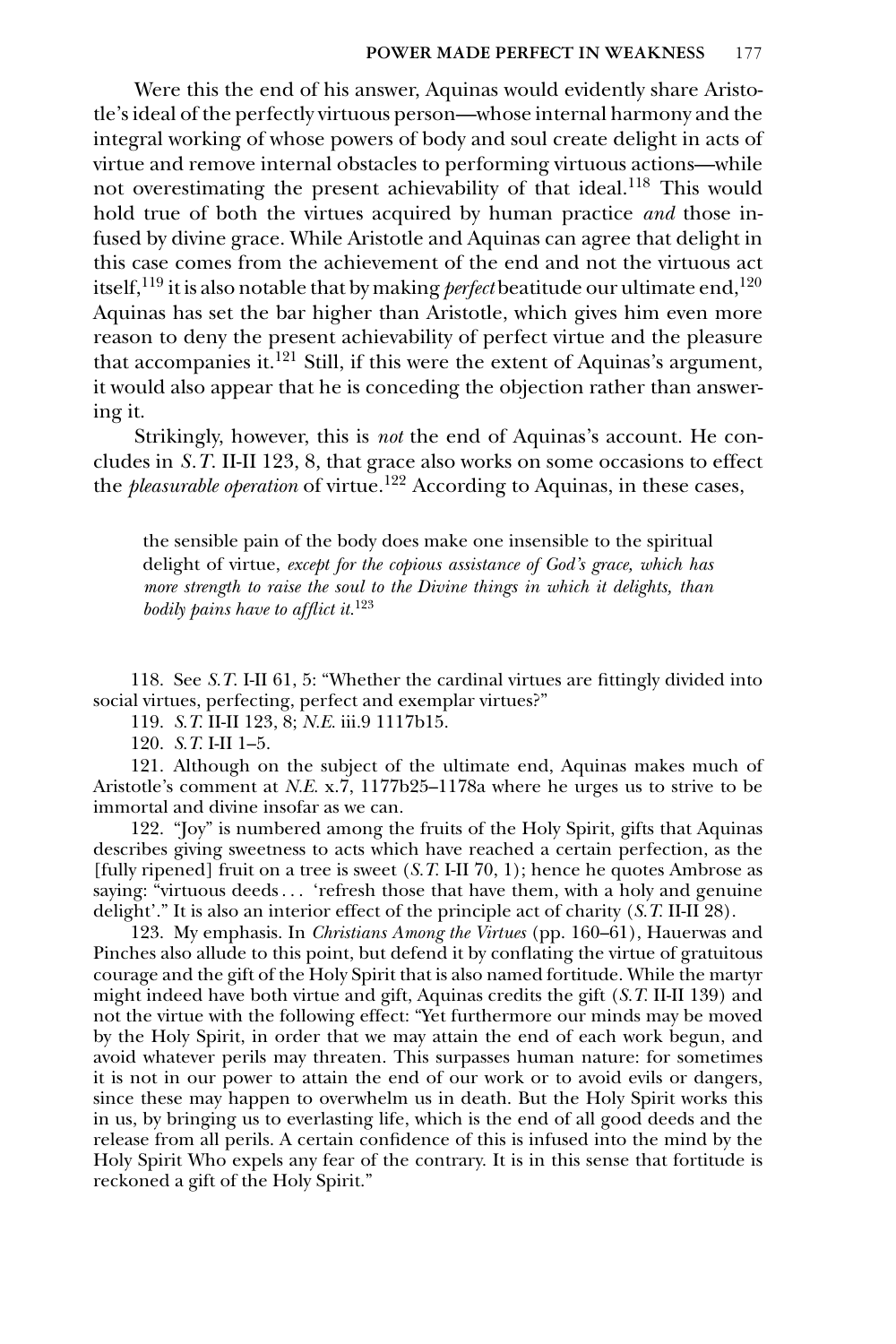The bodily pain and difficulty of the act, while no way minimized by Aquinas, do not finally undermine its status as an act of virtue. Unlike Aristotle, he need not concede that acts of mature virtue will, in fact, lack the characteristic accompanying pleasure. Again, however, this is emphatically not because of a *human* ability to overcome pain, difficulty, and fear, but rather because *God* can raise the martyr to a delight greater than her greatest pain. In the end, therefore, martyrdom counts as a virtue because divinely-given delight has the power to trump all other passions.<sup>124</sup> Grace-given love and divine power is at the root of this virtue and its highest act, and grace-given delight is the fruit of the martyr's faithfulness. $125$ 

Aquinas's reliance on grace is no abruptly *ad hoc*solution here. From the beginning, he defined courage as being informed by and directed toward charity, as an infused virtue.<sup>126</sup> In the first question on charity in *S.T.* II-II, Aquinas describes charity's principle and its effect:

It is evident that the act of charity surpasses the nature of the power of the will, so that, therefore, unless some form be superadded to the natural power, inclining it to the act of love, this same act would be less perfect than the natural acts and the acts of the other powers; nor would it be easy and pleasurable to perform. And this is evidently untrue, since no virtue has such a strong inclination to its act as charity has, *nor does any virtue perform its act with such great pleasure*. Therefore it most necessary that, for us to perform the act of charity, there should be in us some habitual form superadded to the natural power, inclining that power to the act of charity, *and causing it to act with ease and pleasure*. 127

It is no surprise, then, that for Aquinas, the chief act of courage is not essentially about one's *own* strength to overcome evil as much as the divine gift of power to "cling to what is good" (Rom. 12:9). Further, because courage has already been directly linked to faith and charity in Aquinas's account, it is only fitting that hope in divine assistance be an essential part of this

124. Aquinas alludes to this possibility in *DQVC* a.10, ad 14: "The passions that incline us toward evil are not completely suppressed by either acquired or infused virtue, *unless it be in an extraordinary and miraculous manner*" (my emphasis).

125. One might wonder how Christ's example as the highest model and paragon of virtue (outlined in section 1 of this essay) fits this triumphant conclusion. After all, as Aquinas himself points out, Christ's death was one of great suffering and sorrow, even if he was perfected in all the virtues (*S.T.* I-II 59, 3: "Christ was perfect in virtue. But there was sorrow in him, for he said: 'My soul is sorrowful even unto death' [Matt. 26:38].") To this we can simply answer that there is this significant disanalogy between Christ's act and the martyr's: while they both suffer and die as a result of persecution for the truth of faith, Christ's act also necessarily involved being forsaken by God and taking the punishment for sin upon himself and the martyr's obedience does not.

126. In particular, "martyrdom is an act of charity as commanding, and of fortitude as eliciting" (*S.T.* II-II 124, 2 ad 2).

127. *S.T.* II-II 23, 2; my emphasis.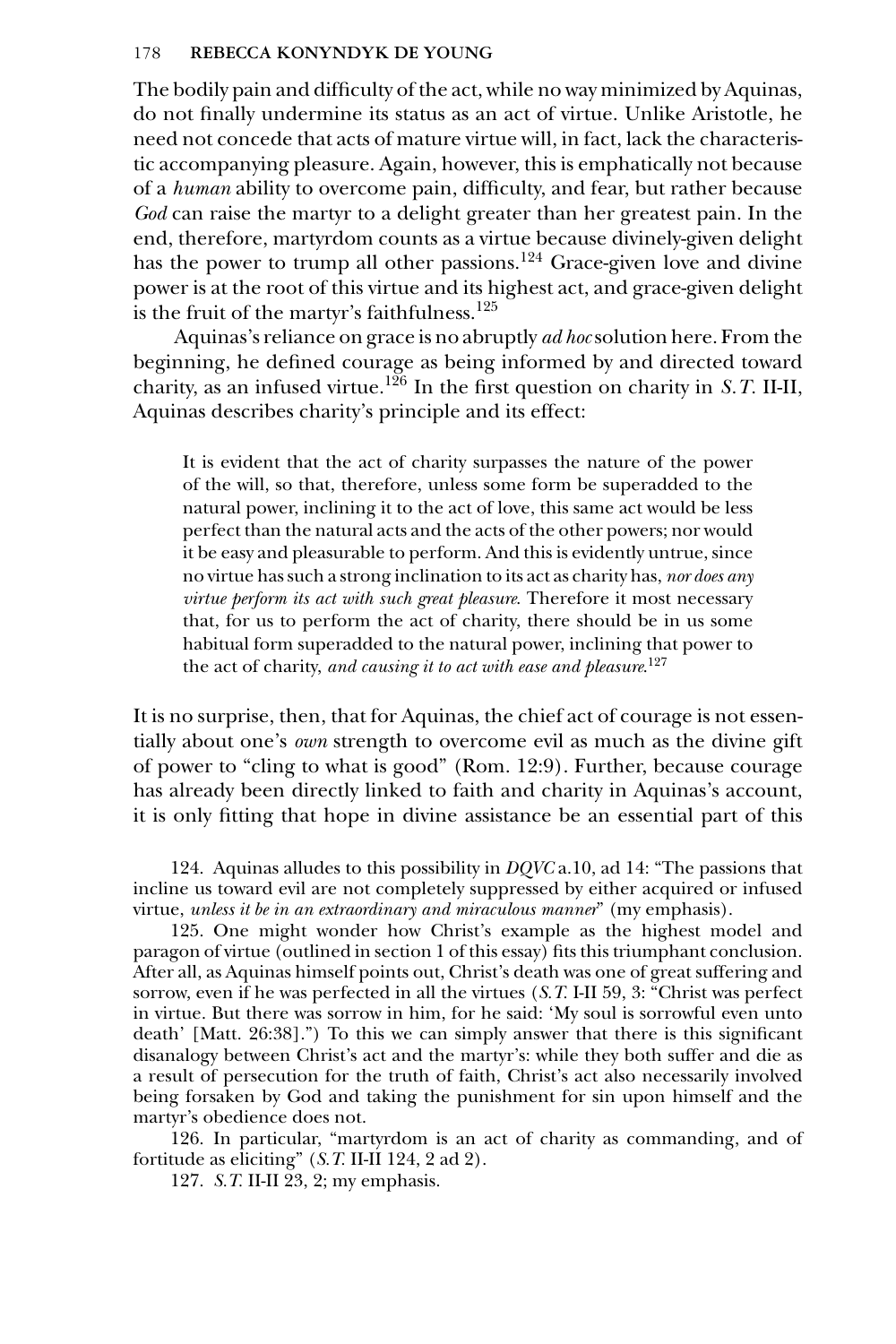virtue as well. As Aquinas writes in *S*.*T*. II-II 17, 1 (on the theological virtue of hope),

insofar as we hope for anything as being possible to us by means of the Divine assistance, our hope attains God Himself, on Whose help it leans [both as its efficient and final cause].

As mentioned previously in the treatise on the passions, hope is properly socalled when we hope in ourselves and our own power. This sort of hope the martyr does not have; neither her own power nor pleasure prove adequate. Rather, the martyr has what Aquinas calls in *S*.*T*. I-II 40, 2, "expectation" she "awaits that which one hopes to get by another's help." The martyr looks not only to the future good to be attained but also to the one *by whose help* it can be achieved. Although all confidence, daring, and hope *based on our own power* are gone, they are not simply discarded. Rather, they are transformed and reinstated in the form of hope and daring *based on the power of God*. This new kind of power is made perfect in weakness, for both the martyr's act of remaining steadfast in her end and doing it *well*—with facility and delight—are a gift from another.

Again, the fit of this last theological virtue with the exemplar act of courage reinforces the theme that the courage of the martyr is not about human power or achievement, but about proper dependence on God as a source of strength and the end to which we direct and dedicate our lives. Aquinas's account brings us to the conclusion that courage's highest expression is fidelity to truth, empowered by charity, and graced with the delight that only God can give.

# **CONCLUSION: A NEW SOURCE OF STRENGTH, A NEW FORM OF COURAGE**

On Aquinas's account of this virtue, martyrdom fits best as its paradigm act. By this choice of paradigm, he underscores the way that the virtues of faith, hope, and charity inform courage, and the way grace infuses virtue and produces a joy that can overcome even the greatest fear and sorrow this world has to offer. Martyrdom, as the exemplar act of courage, is best suited to illustrate the features of this virtue so as to counter any mistaken conceptions of courage—those relying solely on *human* power and control that ancient and modern ideals alike might tempt us to hold.

Aquinas's choice of martyrdom as his paradigm introduces new dimensions of courage and redefines the standard elements of other portraits. His paradigm introduces a new understanding of power, one that resists the world's eager use of force and offers grace-filled possibilities for human beings precisely in their vulnerability and weakness. Aquinas's portrait of